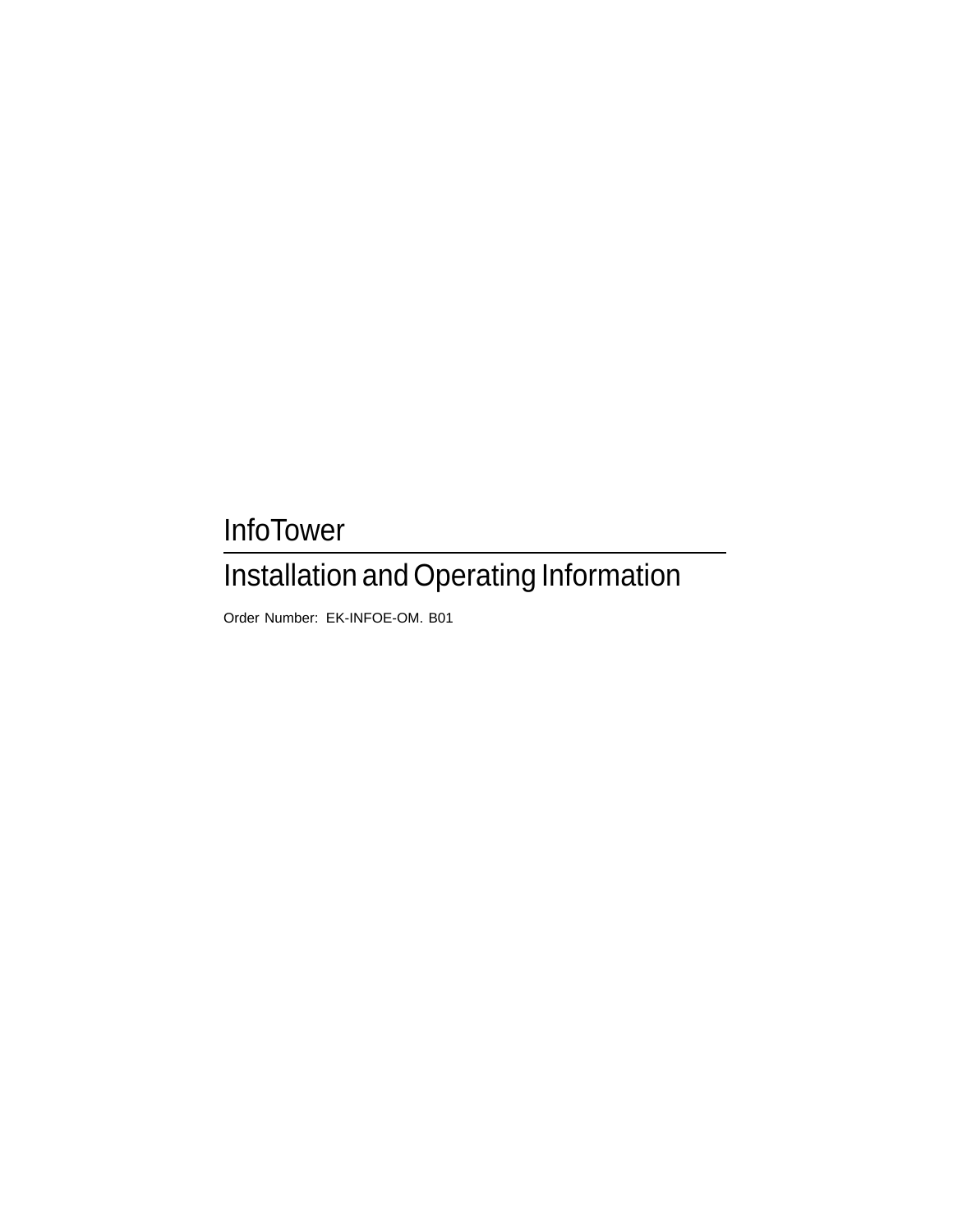#### **First Printing, February 1993 Second Edition, April 1993**

The information in this document is subject to change without notice and should not be construed as a commitment by Digital Equipment Corporation. Digital Equipment Corporation assumes no responsibility for any errors that may appear in this document.

The software described in this document is furnished under a license and may be used or copied only in accordance with the terms of such license.

No responsibility is assumed for the use or reliability of software on equipment that is not supplied by Digital Equipment Corporation or its affiliated companies.

Restricted Rights: Use, duplication, or disclosure by the U.S. Government is subject to restrictions as set forth in subparagraph (c) (1) (ii) of the Rights in Technical Data and Computer Software clause at DFARS 252.227-7013.

© Digital Equipment Corporation 1993.

All Rights Reserved.

The following are trademarks of Digital Equipment Corporation: DEC, Digital, RRD42, and the DIGITAL logo.

All other trademarks and registered trademarks are the property of their respective holders.

This document was prepared using VAX DOCUMENT, Version 2.1.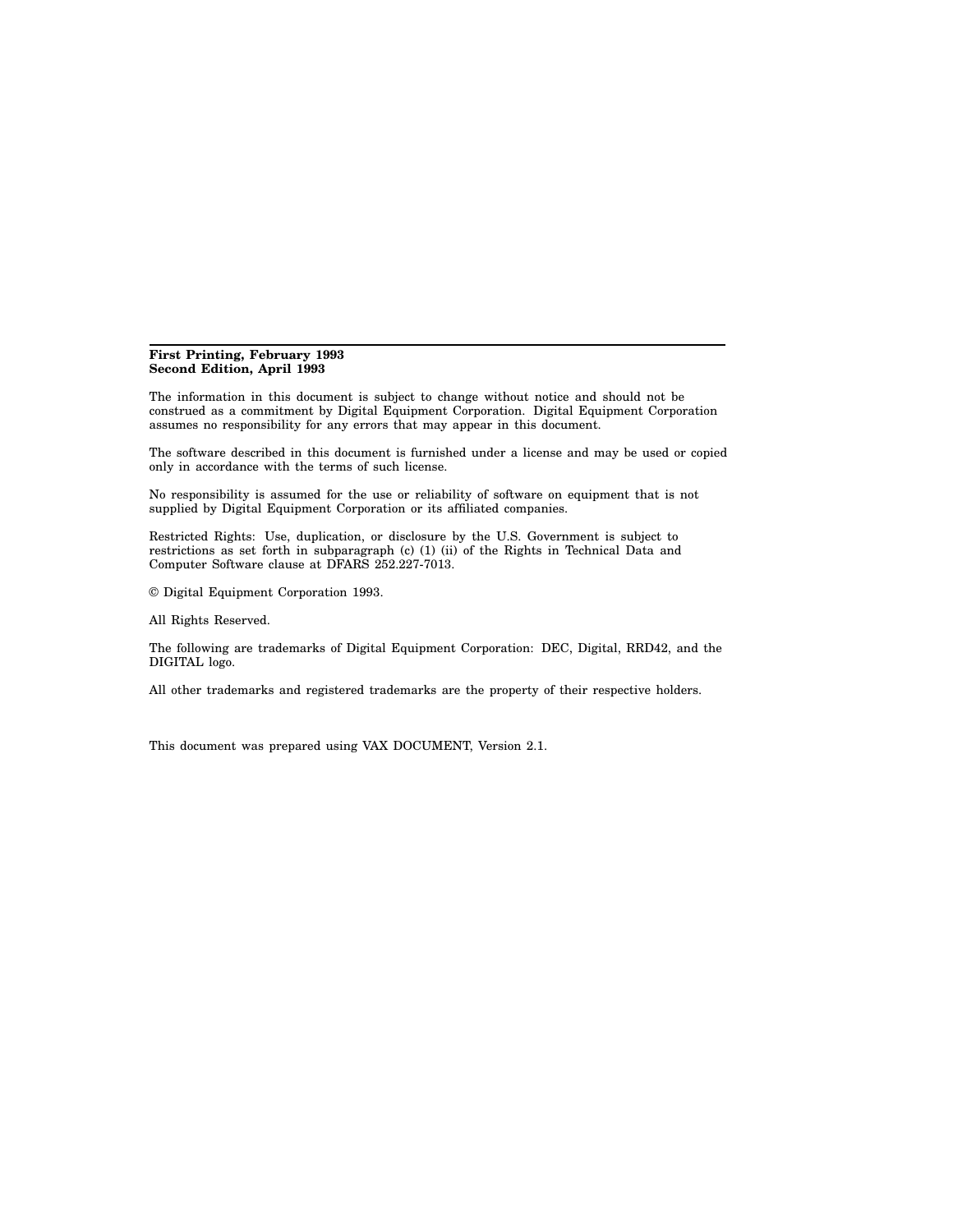## **Contents**

|              |                                                          | vii                |
|--------------|----------------------------------------------------------|--------------------|
| 1            | <b>Overview</b>                                          |                    |
|              |                                                          | $1 - 1$<br>$1 - 2$ |
|              |                                                          | $1 - 3$            |
|              |                                                          | $1 - 4$            |
| $\mathbf{2}$ | <b>Installation</b>                                      |                    |
|              |                                                          | $2 - 1$            |
|              |                                                          | $2 - 1$            |
|              |                                                          | $2 - 2$            |
|              |                                                          | $2 - 2$            |
|              | Determining InfoTower Power Requirements                 | $2 - 3$            |
|              | Step Two: Verify InfoTower Cabinet Components.           | $2 - 3$            |
|              | Step Three: Prepare for the Installation                 | $2 - 4$            |
|              |                                                          | $2 - 5$            |
|              | Step Five: Connect SCSI Cables for InfoServer 100 System | $2 - 6$            |
|              | Step Six: Connect SCSI Cables for InfoServer 150 System  | $2 - 10$           |
|              |                                                          | $2 - 13$           |
|              |                                                          | $2 - 15$           |
|              | Step Nine: Turn on the Power to the InfoServer System    | $2 - 15$           |
|              |                                                          | $2 - 15$           |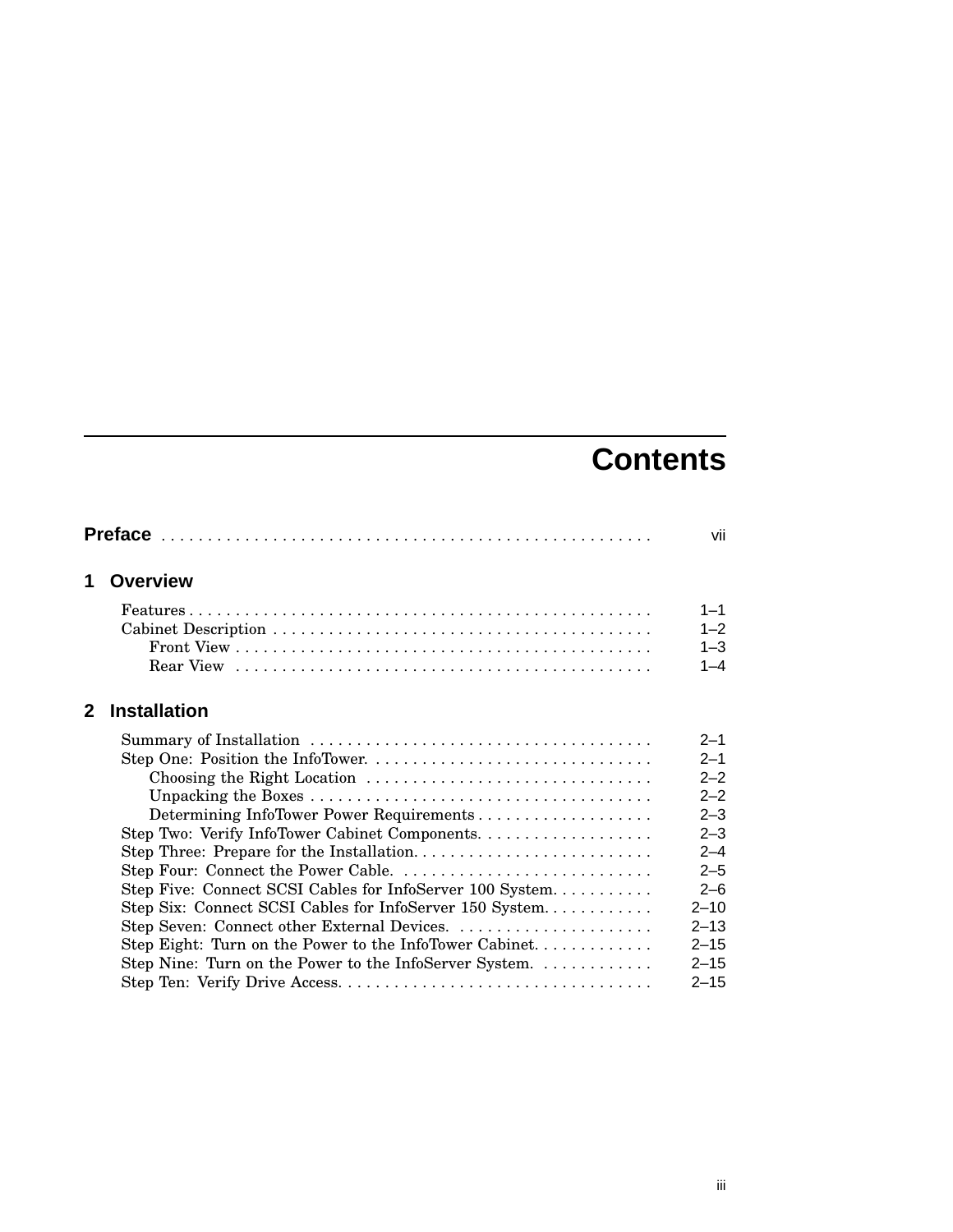## **3 Adding Additional SCSI Drives**

|   |                       | $3 - 1$<br>$3 - 2$<br>$3 - 5$ |
|---|-----------------------|-------------------------------|
|   | 4 Troubleshooting     |                               |
|   |                       | $4 - 1$                       |
| A | <b>Specifications</b> |                               |
|   |                       | $A-1$                         |
|   |                       | $A-2$                         |
|   |                       | $A - 2$                       |
|   |                       | $A - 3$                       |
|   |                       | $A - 4$                       |

#### **B Related Documentation**

## **C Field Replaceable Units**

## **Index**

## **Examples**

| $2 - 1$ | Display for InfoServer System | $2 - 15$ |
|---------|-------------------------------|----------|
| $2 - 2$ | SHOW DEVICE Display           | 2–16     |

## **Figures**

| $1 - 1$ |                                                       | $1 - 2$  |
|---------|-------------------------------------------------------|----------|
| $1 - 2$ | Front View of the InfoTower Cabinet                   | $1 - 3$  |
| $1 - 3$ | Rear View of the InfoTower Cabinet                    | $1 - 4$  |
| $2 - 1$ | InfoServer 100 System with an InfoTower Cabinet       | $2 - 7$  |
| $2 - 2$ | Connecting InfoTower to an InfoServer 100 System      | $2 - 8$  |
| $2 - 3$ | InfoServer 150 System with an InfoTower Cabinet       | $2 - 10$ |
| $2 - 4$ | Connecting InfoTower to an InfoServer 150 System      | $2 - 11$ |
| $2 - 5$ | Connecting Two InfoTowers to an InfoServer 150 System | $2 - 13$ |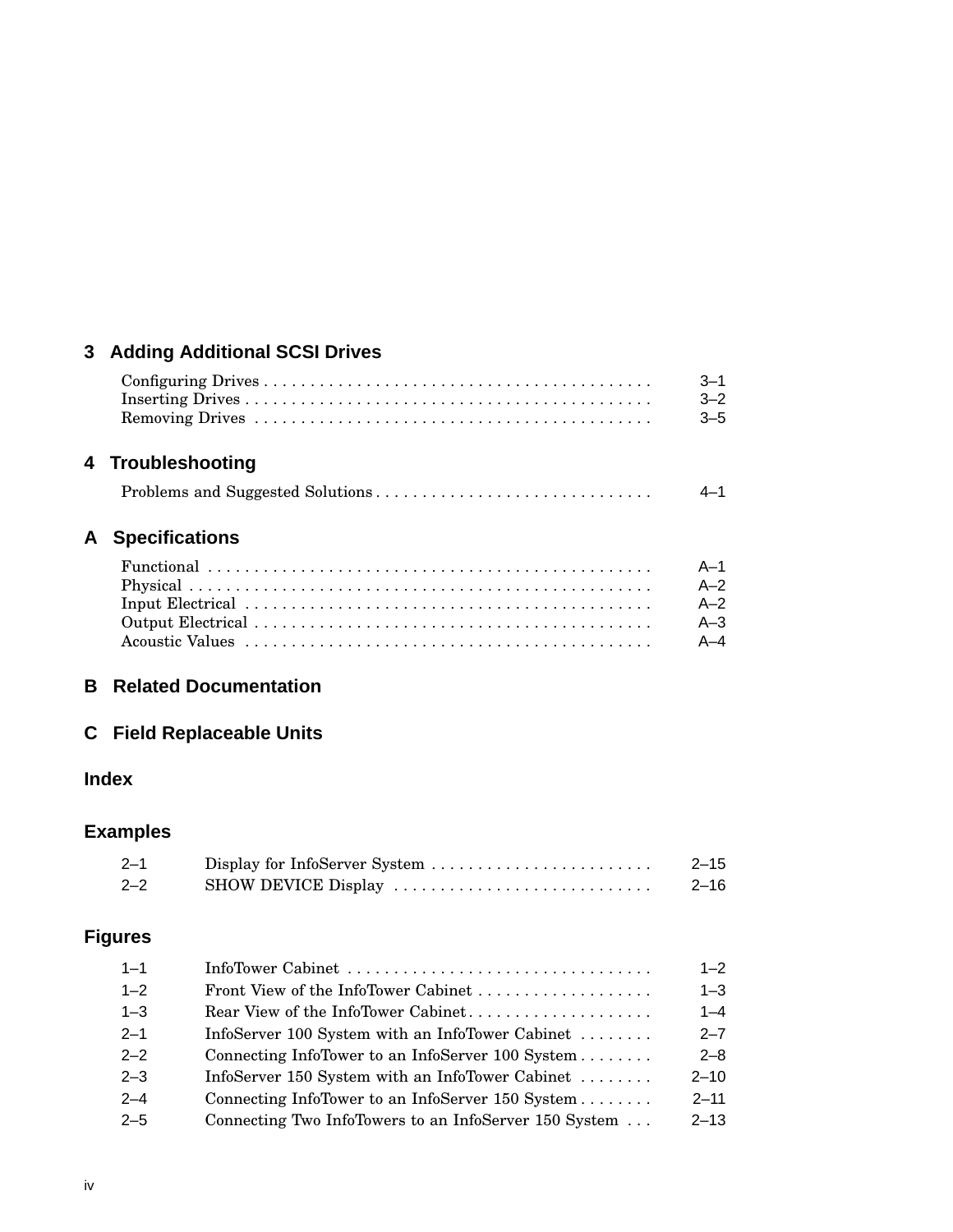| $2 - 6$ | Connecting External Devices to the InfoTower Cabinets | $2 - 14$ |
|---------|-------------------------------------------------------|----------|
| $-3-1$  | Drive Mounting Bracket                                | $3 - 3$  |
| $3 - 2$ |                                                       | $-4$     |
| $3 - 3$ |                                                       | $3 - 5$  |

## **Tables**

| $2 - 1$ | Drive Switch Settings for the InfoServer 100 System                | $2 - 9$  |
|---------|--------------------------------------------------------------------|----------|
| $2 - 2$ | Drive Switch Settings for the InfoServer 150 System                | $2 - 12$ |
| $3 - 1$ | Drive Switch/Jumper Settings                                       | $3 - 1$  |
| $4 - 1$ | Problems and Suggested Solutions                                   | $4 - 1$  |
| $A-1$   | Functional Specifications                                          | $A-1$    |
| $A-2$   |                                                                    | $A - 2$  |
| $A-3$   | Input Characteristics - Electrical Specifications                  | $A - 2$  |
| $A-4$   | Output Characteristics - Electrical Specifications                 | $A - 3$  |
| $A-5$   | Acoustic Values <sup>1</sup> (Declared Values per ISO 9296 and ISO |          |
|         |                                                                    | A–4      |
| $A-6$   | Schallemissionswerte <sup>1</sup> (Werteangaben nach ISO 9296 und  |          |
|         |                                                                    | A–4      |
| $B-1$   | Related Documents                                                  | $B-1$    |
| $C-1$   |                                                                    | $C - 1$  |
|         |                                                                    |          |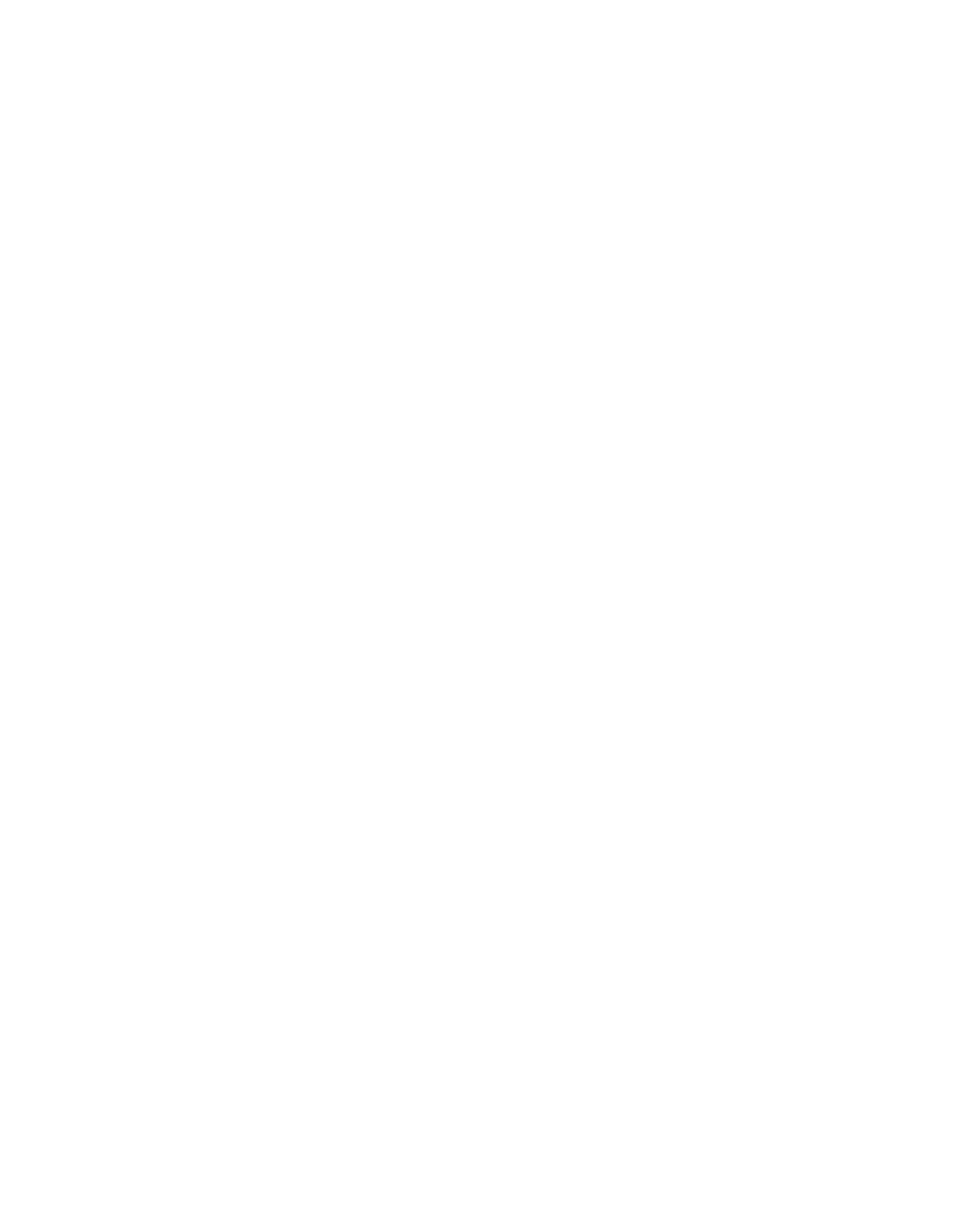## **Preface**

This guide describes how to install and troubleshoot the InfoTower cabinet. It also contains configuration rules and management information.

### **Organization**

This manual contains four chapters and two appendixes.

**Chapter 1, Overview**—Describes the features of the InfoTower cabinet. It identifies and describes the cabinet components.

**Chapter 2, Installation**—Describes the configuration rules for connecting an InfoTower cabinet to an InfoServer 100 or 150 system. It describes two types of physical configurations: desktop and tower. It describes how to position the unit, prepare the unit for installation, connect the cables, and power up the InfoTower cabinet and InfoServer system.

**Chapter 3, Adding Additional SCSI Drives**—Describes how to add additional drives to the system.

**Chapter 4, Troubleshooting**—Describes problems and lists the suggested solutions. It includes installation and removal information on CD ROM drives.

**Appendix A, Specifications**—Contains the electrical and mechanical specifications for operating the expander cabinet.

**Appendix B, Related Documentation**—Contains a listing of related documents and ordering information.

**Appendix C, Field Replaceable Units**—Contains a listing of the field replaceable units (FRUs).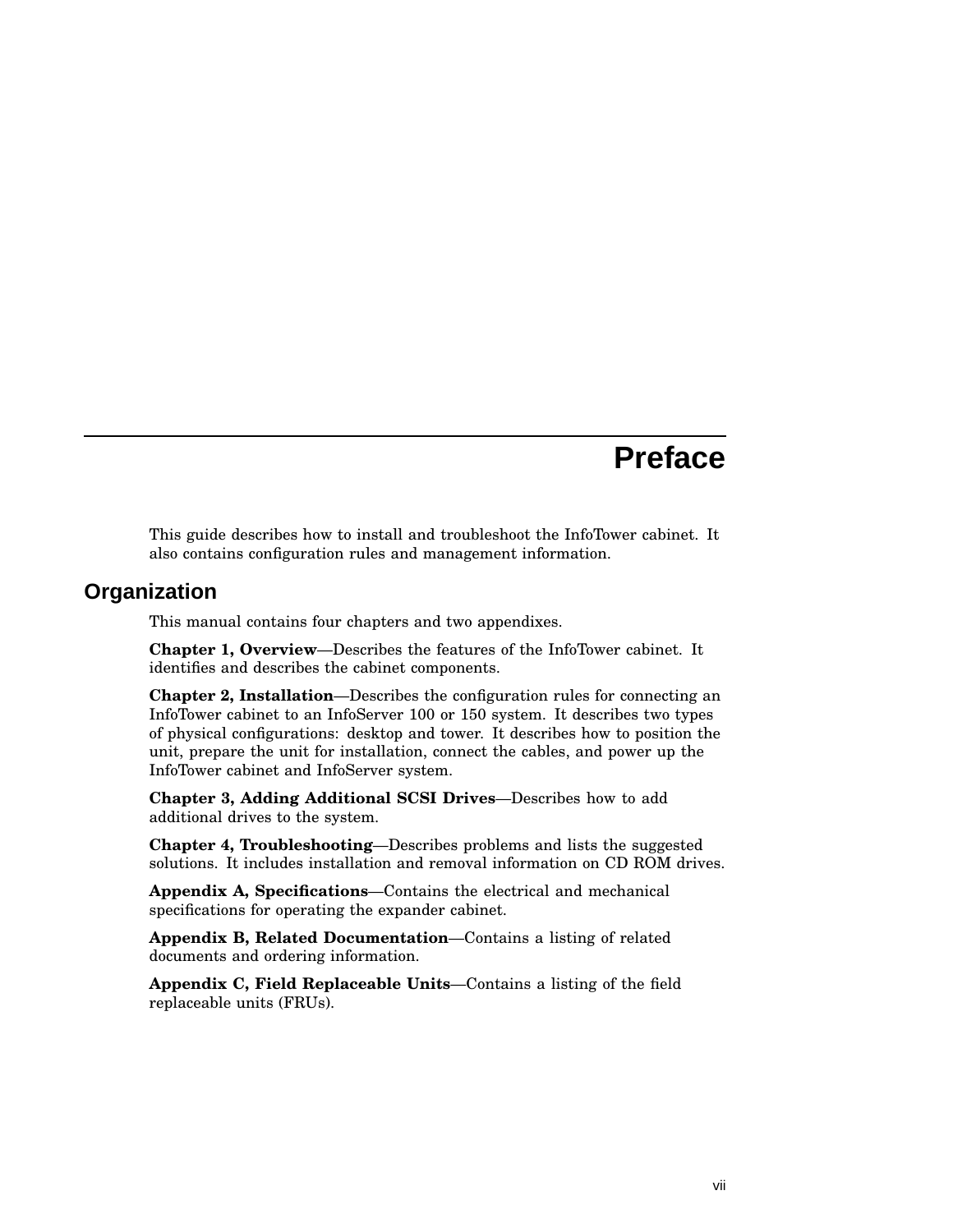## **Conventions**

The following conventions are used in this guide:

| <b>Convention</b><br><b>Meaning</b> |                                                                           |  |  |  |  |
|-------------------------------------|---------------------------------------------------------------------------|--|--|--|--|
| <b>Note</b>                         | Provides general information.                                             |  |  |  |  |
| Caution                             | Provides information to prevent damage to equipment and software.         |  |  |  |  |
| Warning                             | Provides information to prevent personal injury.                          |  |  |  |  |
| bold text                           | Bold text represents user input. For example:                             |  |  |  |  |
|                                     | DECbridge> Set Protocol                                                   |  |  |  |  |
| parameters                          | Parameters are italicized. For example:                                   |  |  |  |  |
|                                     | <b>SHOW PORT</b> slot number                                              |  |  |  |  |
| Ħ                                   | Characters within brackets represent optional parameters. For<br>example: |  |  |  |  |
|                                     | <b>SHOW PORT</b> [hub number, slot number]                                |  |  |  |  |
|                                     | Symbol for caution.                                                       |  |  |  |  |
|                                     | Symbol for fault.                                                         |  |  |  |  |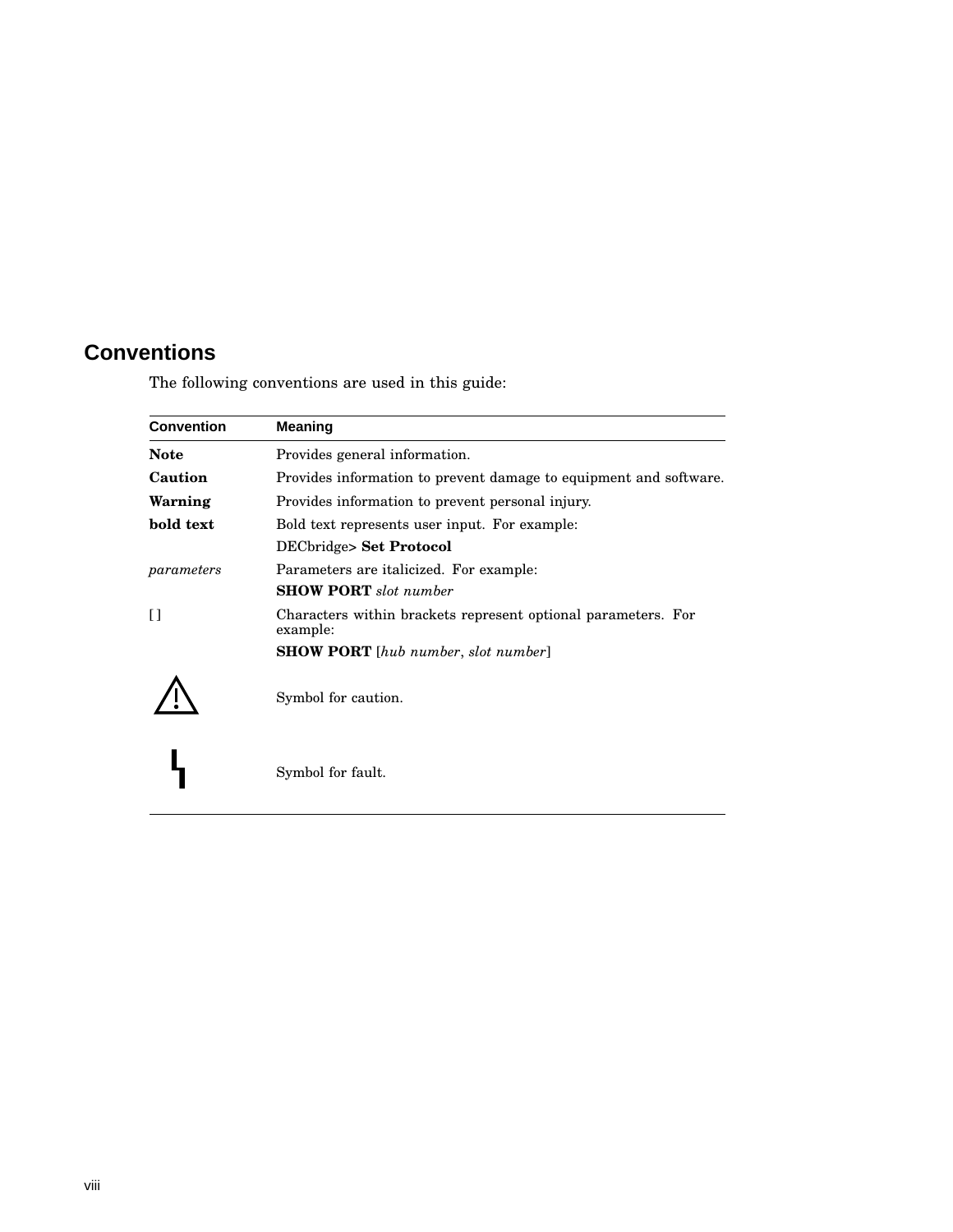## **1 Overview**

This chapter lists the features and components of the InfoTower cabinet. Figure 1–1 shows the InfoTower cabinet.

### **Features**

The features of the InfoTower are as follows:

- InfoServer-100 and InfoServer-150 compatible
- Eight SCSI drive bays
- Desktop and tower configurations
- Locked environment for SCSI drives
- Quick and easy installation and removal of drives
- Hinged, see-through cabinet door
- 200 watt power supply system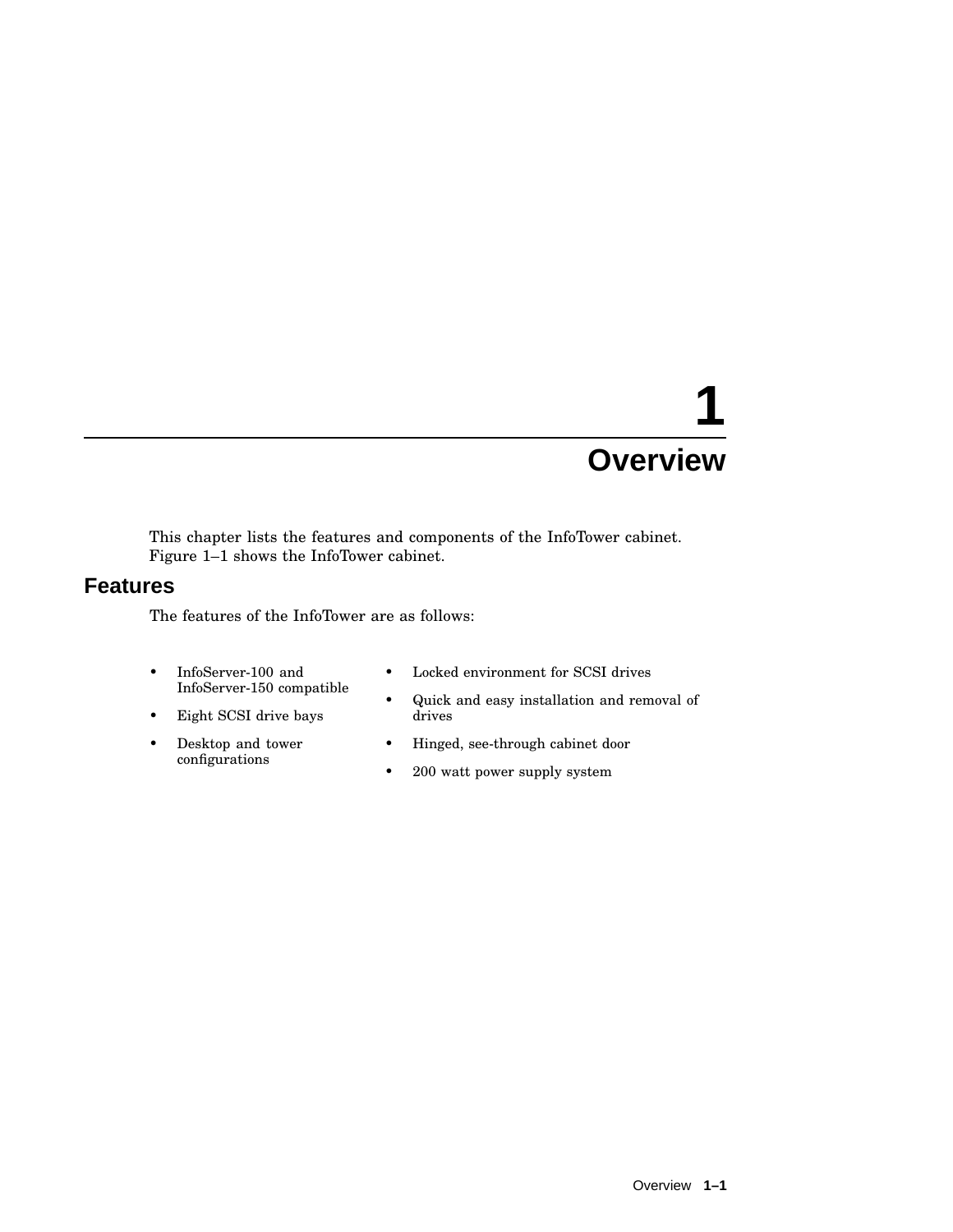**Overview Cabinet Description**

## **Cabinet Description**

The InfoTower cabinet is a hardware-only product. It provides additional SCSI drive capacity for either an InfoServer 100 or InfoServer 150 system. You can access SCSI drives in the InfoTower as you would internal InfoServer system drives.

#### **Figure 1–1 InfoTower Cabinet**



Scale 3/16 LJ-02640-TI0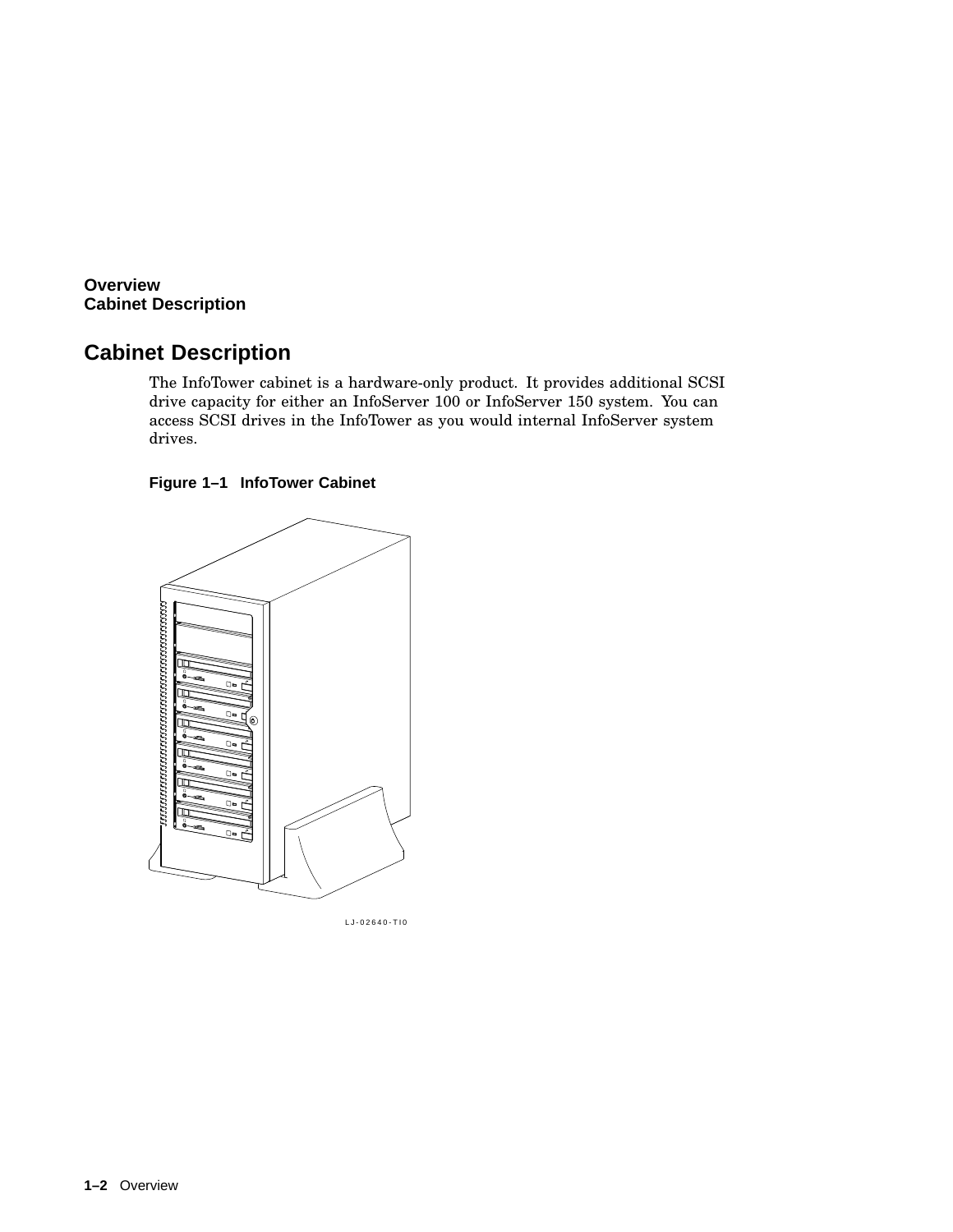#### **Overview Cabinet Description**

#### **Front View**

Figure 1–2 shows the front view of the InfoTower cabinet.



**Figure 1–2 Front View of the InfoTower Cabinet**

| Location | <b>Description</b>                                                        |  |
|----------|---------------------------------------------------------------------------|--|
| 0        | Cabinet door lock and keys                                                |  |
| ❷        | Bezels for empty drive slots                                              |  |
| ❸        | One to seven internally-mounted SCSI drives, including<br>mounting frames |  |
| Ø        | SCSI internal connector                                                   |  |
| 6        | Power interface                                                           |  |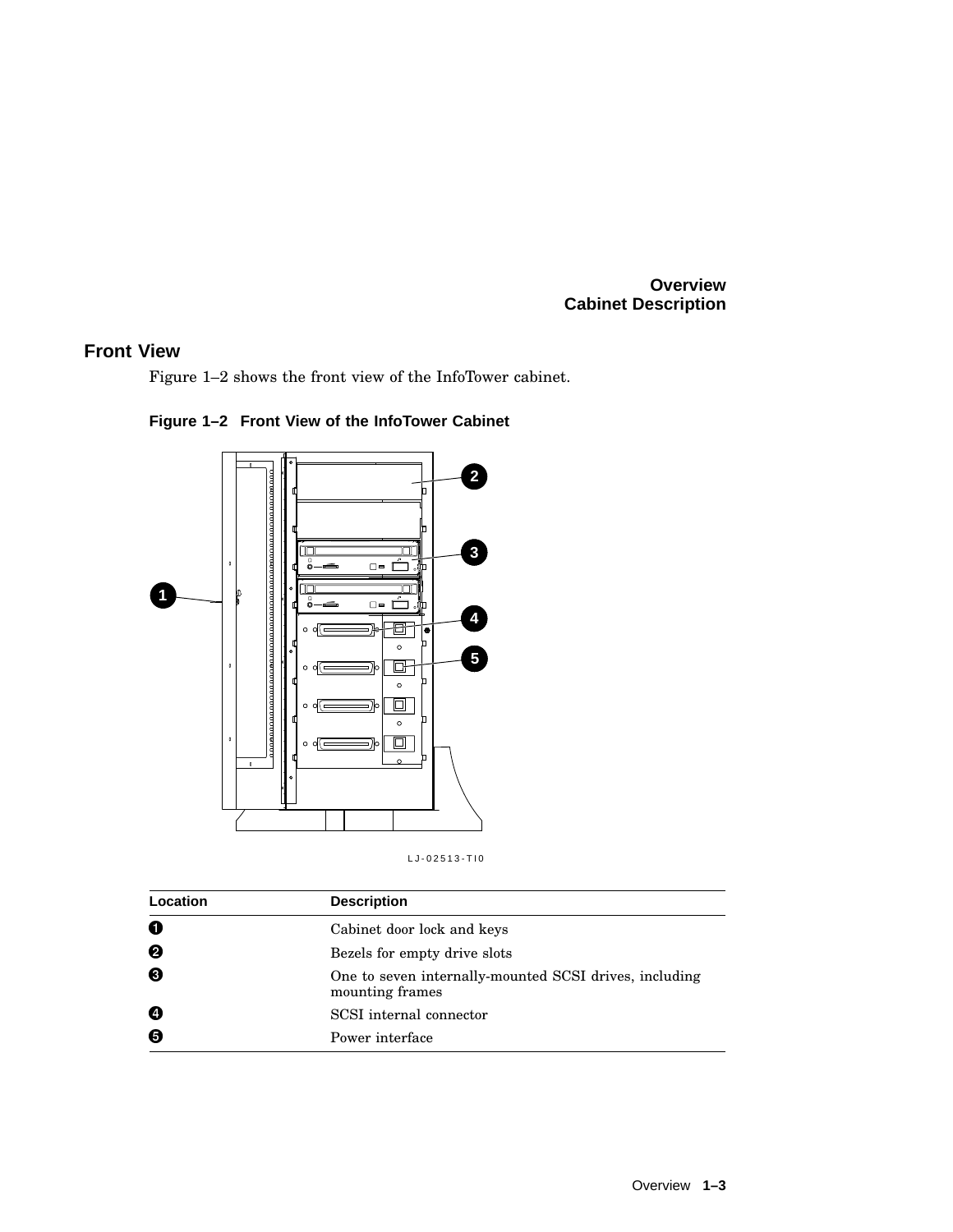#### **Overview Cabinet Description**

#### **Rear View**

Figure 1–3 shows the rear view of the InfoTower cabinet.



## **Figure 1–3 Rear View of the InfoTower Cabinet**

LJ-02648-TI0

| Location | <b>Description</b>                              |  |  |
|----------|-------------------------------------------------|--|--|
| 0        | Exterior SCSI interface port with terminator    |  |  |
| 0        | Power supply on/off switch                      |  |  |
| ❸        | Fan                                             |  |  |
| Ø        | Exterior SCSI interface port without terminator |  |  |
| Θ        | Internal SCSI backplane                         |  |  |
| ❺        | de power backplane                              |  |  |
| 6        | ac voltage select                               |  |  |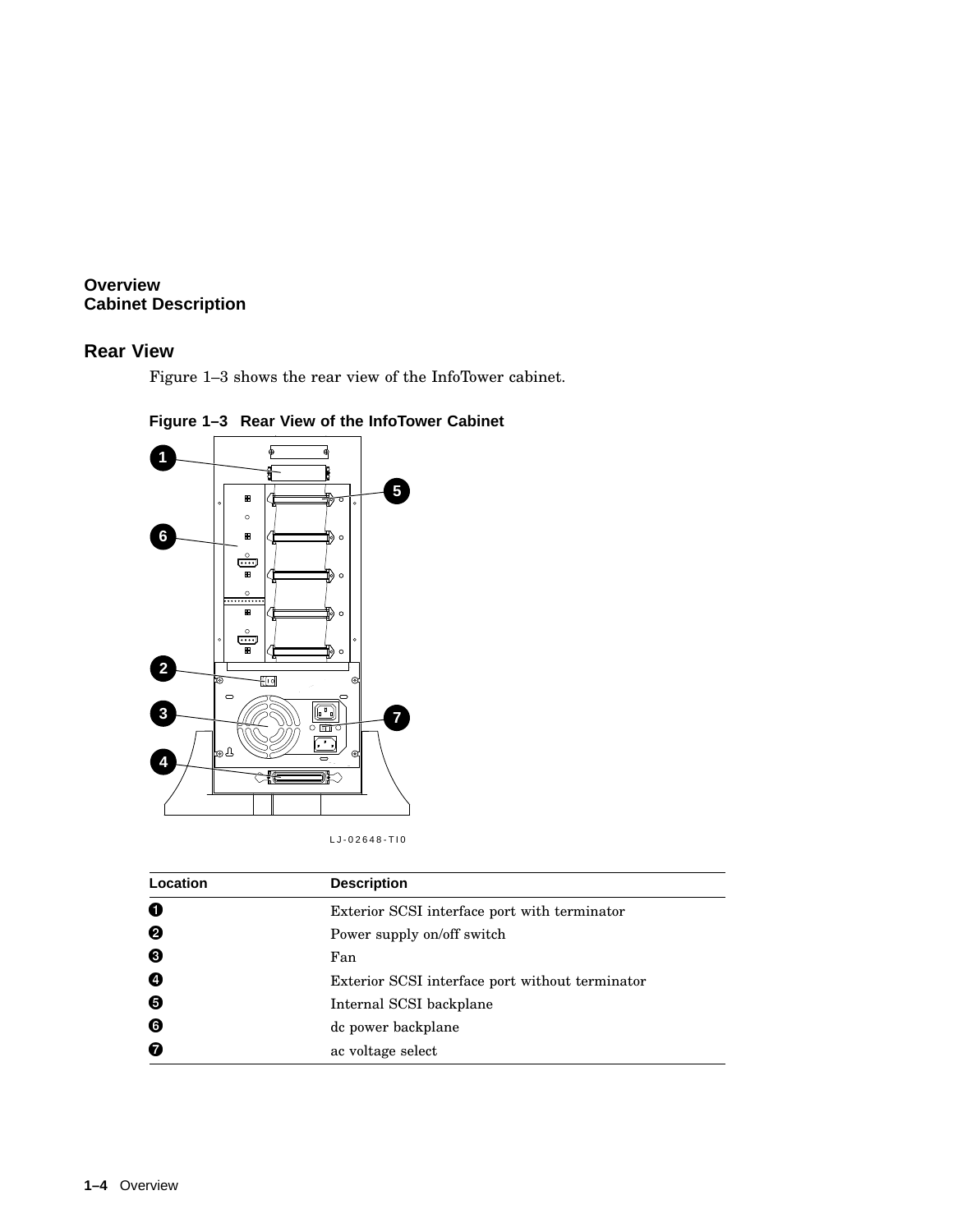# **2 Installation**

This chapter describes how to install the InfoTower cabinet.

## **Summary of Installation**

The following summarizes the steps to install an InfoTower cabinet. Each of these steps is described in more detail in the sections that follow:

- 1. Position the InfoTower
- 2. Verify InfoTower cabinet components
- 3. Prepare for the installation
- 4. Connect the power cable
- 5. Connect the SCSI cables for the InfoServer 100 system
- 6. Connect the SCSI cables for the InfoServer 150 system
- 7. Connect other external devices
- 8. Turn on the power to the InfoTower cabinet
- 9. Turn on the power to the InfoServer system
- 10. Verify SCSI drive access

### **Step One: Position the InfoTower.**

Due to the length of the SCSI cable (three-foot cable) and the power cable, position the InfoTower cabinet within three feet of the InfoServer system and within the length of the power cable to a power source outlet.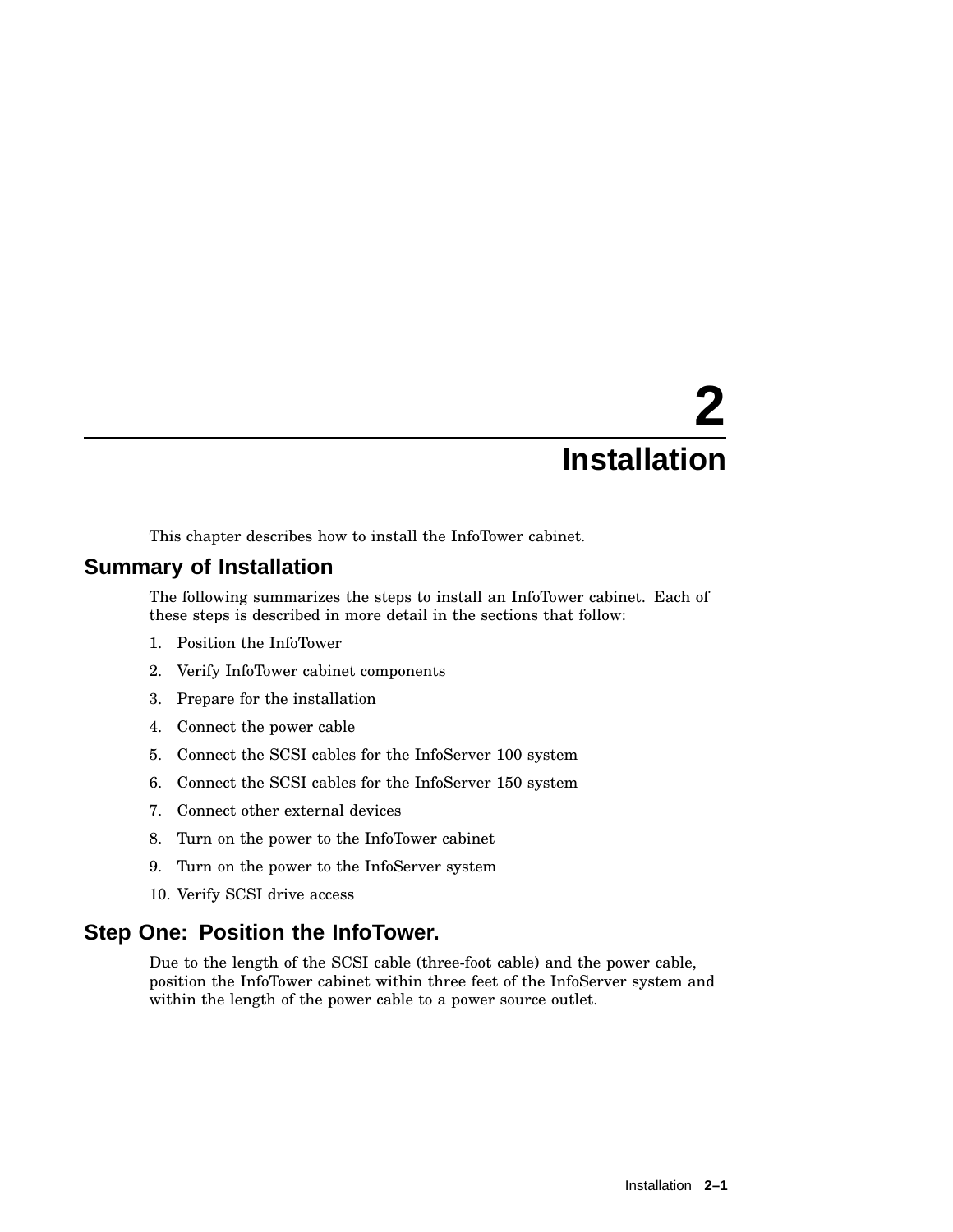#### **Installation Step One: Position the InfoTower.**

#### **Choosing the Right Location**

Use the following guidelines to choose the best location for your InfoTower cabinet. Choosing an optimal operating environment is crucial in keeping your system operating at its best.

- Carefully read all installation instructions before you turn on the power.
- Keep the temperature between 10 to 35 degrees C (50 to 98 degrees F).
- Keep the relative humidity between 10 to 85 percent.
- Keep the air well circulated to prevent excess heat and dust from accumulating.
- Keep your equipment away from heaters, photocopiers, direct sunlight, and abrasive particles.
- Before you set up your system, select a surface that is large enough to hold the system unit. Your desk or work table is a good choice.
- Keep the area clean. Do not place food or liquid on or near your equipment, and do not place your system unit directly on the floor. Dust and dirt will damage the system components.
- Keep air vents clear on the front and rear of the system unit for proper ventilation. Blocking the air vents can cause the system unit to overheat.
- Connect your system to a dedicated grounded circuit.
- If you have several pieces of equipment that need to be plugged into an electrical outlet, then use a grounded power strip. Many power strips come with an on/off switch and a surge protector.

Do not exceed the circuit power capacity.

• To avoid damaging equipment that has been moved inside from a cold environment, let the equipment warm to room temperature before you turn on the power.

#### **Unpacking the Boxes**

**Caution**

Because of the weight of the system unit, 56 lbs (25.45 kg), two people should lift the equipment out of the shipping carton and place it on a work surface.

When unpacking the boxes, keep the contents of each box separate from the others.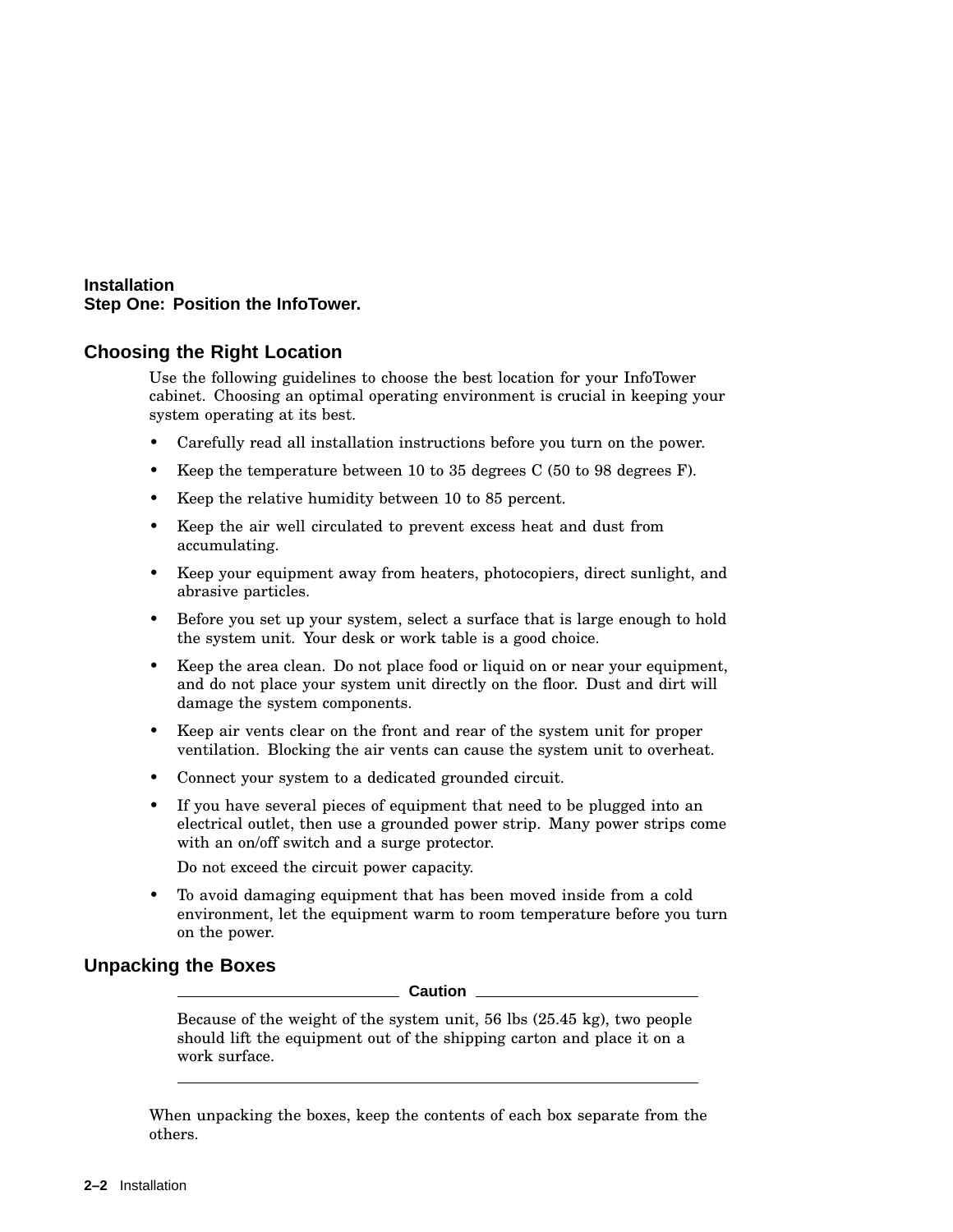#### **Installation Step One: Position the InfoTower.**

#### **Determining InfoTower Power Requirements**

The InfoTower cabinet uses a standard switch selectable 110/220 V, 50/60 Hz, ac power source. To protect the InfoTower and its internal components, you should use an approved surge suppresser between the power source and the cabinet.

## **Step Two: Verify InfoTower Cabinet Components.**

After you have selected a proper location for the InfoTower cabinet and have carefully unpacked the box contents, check that all components have been included in the shipment. Verify that the number and types of SCSI drives mounted in the cabinet correspond to the order number and types of drives that were ordered.

Ensure that the accessories bag contains the following items:

- Two keys
- Four rubber feet
- One power cord
- Two external SCSI cables: BC56H-03, and BC19J-03
- One terminator
- One template (guide showing how to position the feet)
- *InfoTower Installation and Operating Information*
- *RRD42 Disc Drive Owner's Manual*
- Four or seven CD ROM caddies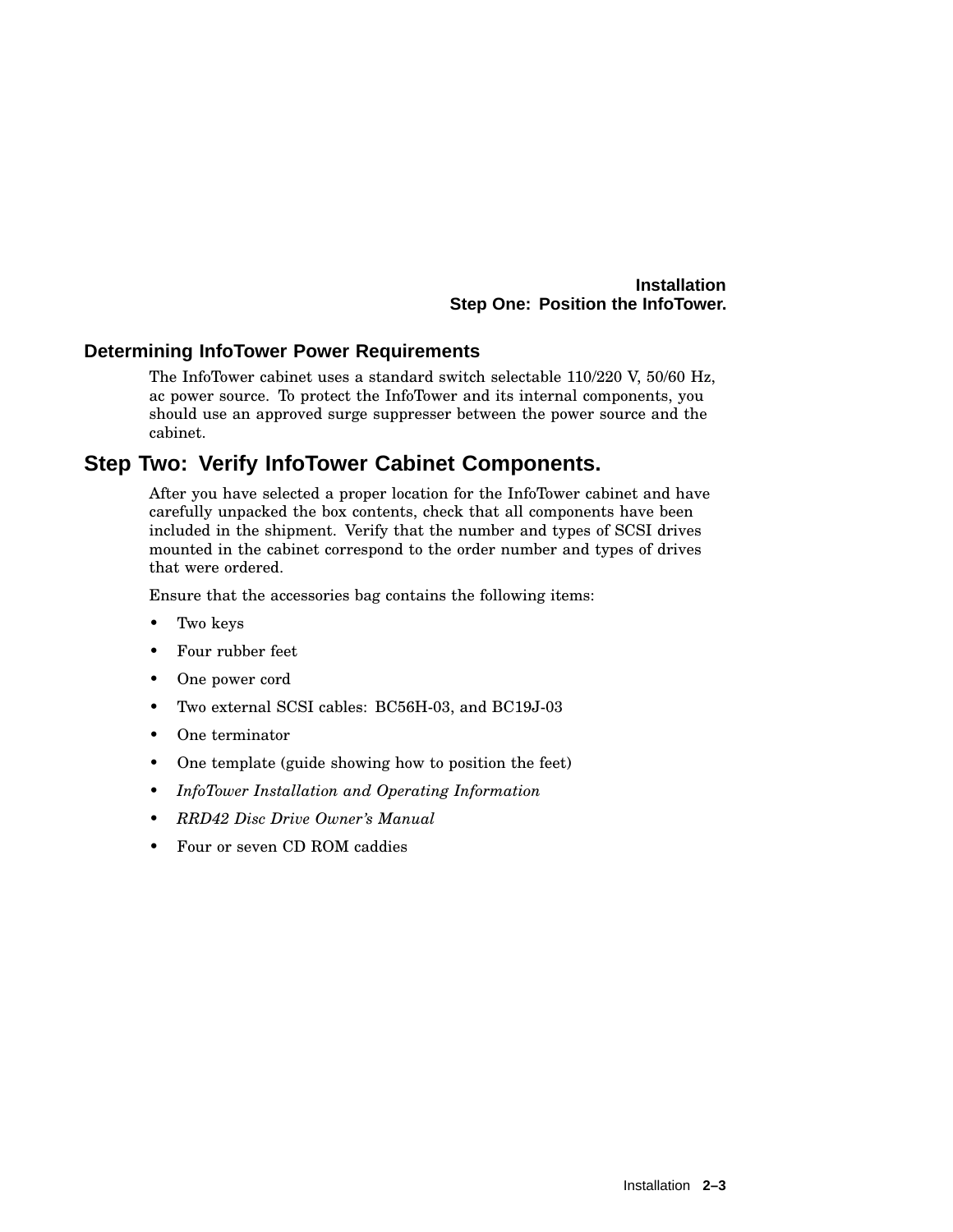#### **Installation Step Three: Prepare for the Installation.**

### **Step Three: Prepare for the Installation.**

To prepare for the installation of the InfoTower cabinet, perform the following steps:

1. Make sure that all users terminate their sessions on the InfoServer system. If there are users on the system, then lock out any subsequent accesses by entering the **SET SERVER STATE SHUT** command at the InfoServer system console.

**Caution**

Never install or remove SCSI drives if the power to either the InfoTower cabinet or InfoServer system is on. Doing so can crash the InfoServer system and cause damage to any attached devices, including SCSI drives in the InfoTower cabinet.

- 2. Turn the power off on the InfoServer system.
- 3. Turn the power off on any connected external devices.
- 4. Move the InfoTower cabinet into the desktop or tower (vertical) position.

**Warning**

For the vertical installation of the InfoTower, use an enclosure mounting stand.

#### **Warnung**

Bei der vertikalen installation des InfoTowers, verwenden Sie einen Ständer für das Gehäuse.

**Avertissement**

Pour une installation veticale de l'InfoTower, utilisez un pied pour soutenir le boitier.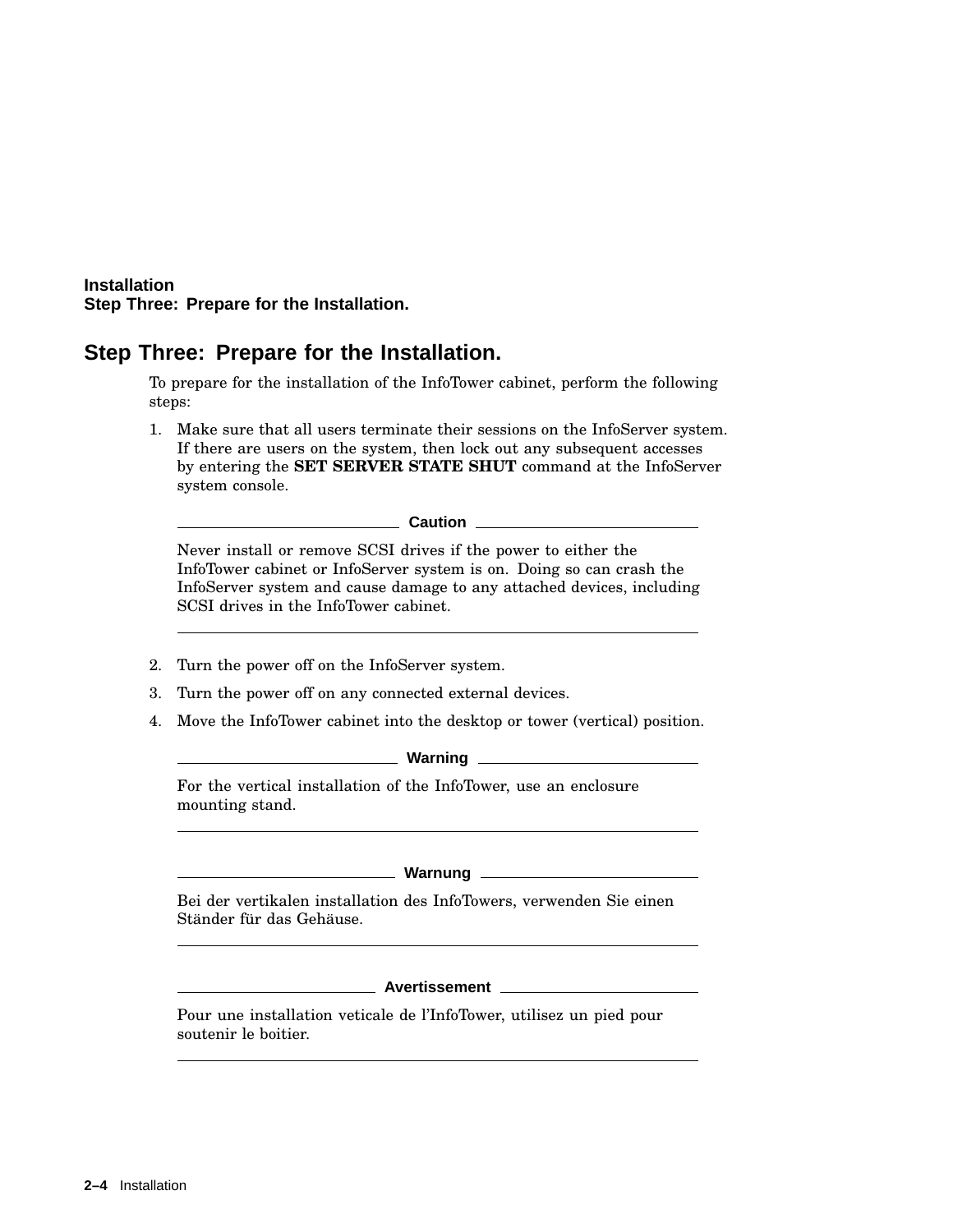#### **Installation Step Three: Prepare for the Installation.**

|--|

Para instalación vertical de la InfoTower usa usted una plataforma montada en un recinto.

For desktop orientation, use the template to attach the four rubber feet.

5. Unlock and open the cabinet door. Remove the protective insert. Save the insert for future shipping.

**Note** 2008 2009 2012 2022 2023 2024 2022 2022 2023 2024 2022 2023 2024 2022 2023 2024 2025 2026 2027 2028 2021 2022 2023 2024 2025 2026 2027 2028 2027 2028 2027 2028 2027 2028 2027 2028 2027 2028 2027 2028 2027 2028 2027

When setting up a desktop unit, remove the key after unlocking the door so that it will open completely.

6. Visually inspect each SCSI drive to ensure that it is seated properly. See Figure 3–2 and Figure 3–3.

### **Step Four: Connect the Power Cable.**

**Caution**

Check the setting of the voltage select switch and ensure that it matches your site requirements.

To connect the power cable:

- 1. Locate and remove the label over the power connector.
- 2. Check the power switch setting.
- 3. Plug in the power cable.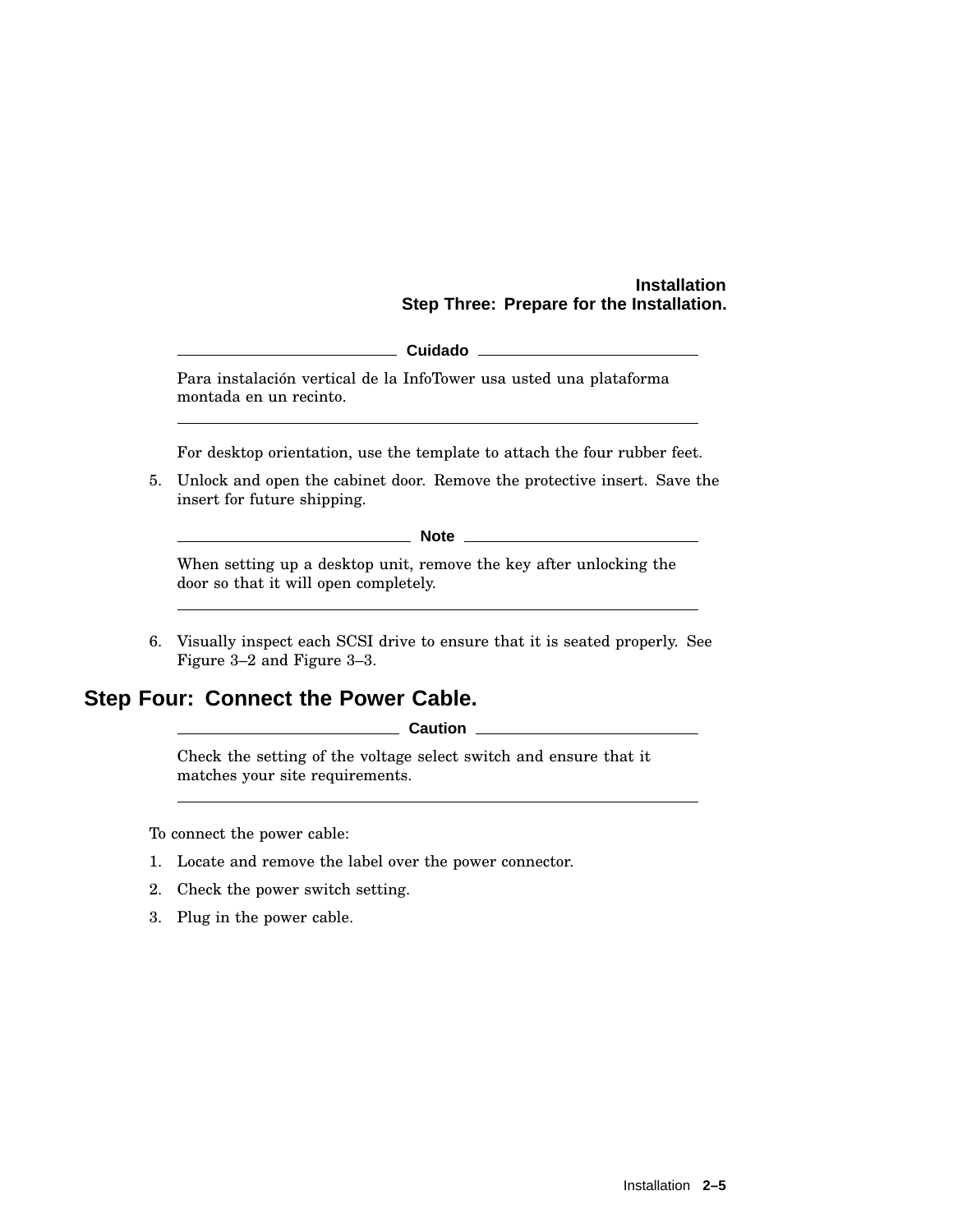## **Step Five: Connect SCSI Cables for InfoServer 100 System.**

**Note**

If you have an InfoServer 150 system, proceed to Step Six: Connect SCSI Cables for the InfoServer 150 system.

The InfoServer 100 system has one internal hard drive and up to two internal CD-ROM drives. The internal hard disk and one of the CD-ROM drives reside on the A bus. The second CD-ROM drive, if present, resides on the B bus.

Up to six additional SCSI devices can be added to the B bus. The six external devices can be any one of the following combinations:

- Six SCSI drives in the InfoTower cabinet
- A combination of SCSI drives in the InfoTower cabinet and external SCSI devices

Figure 2–1 shows the InfoServer 100 system with the InfoTower in the desktop and tower configurations.

The InfoTower cabinet uses a BC19J-03 cable to connect to the InfoServer 100. You connect one end of the cable to the SCSI port on the back of the InfoTower cabinet and the other end to the external SCSI port on the back of the InfoServer 100.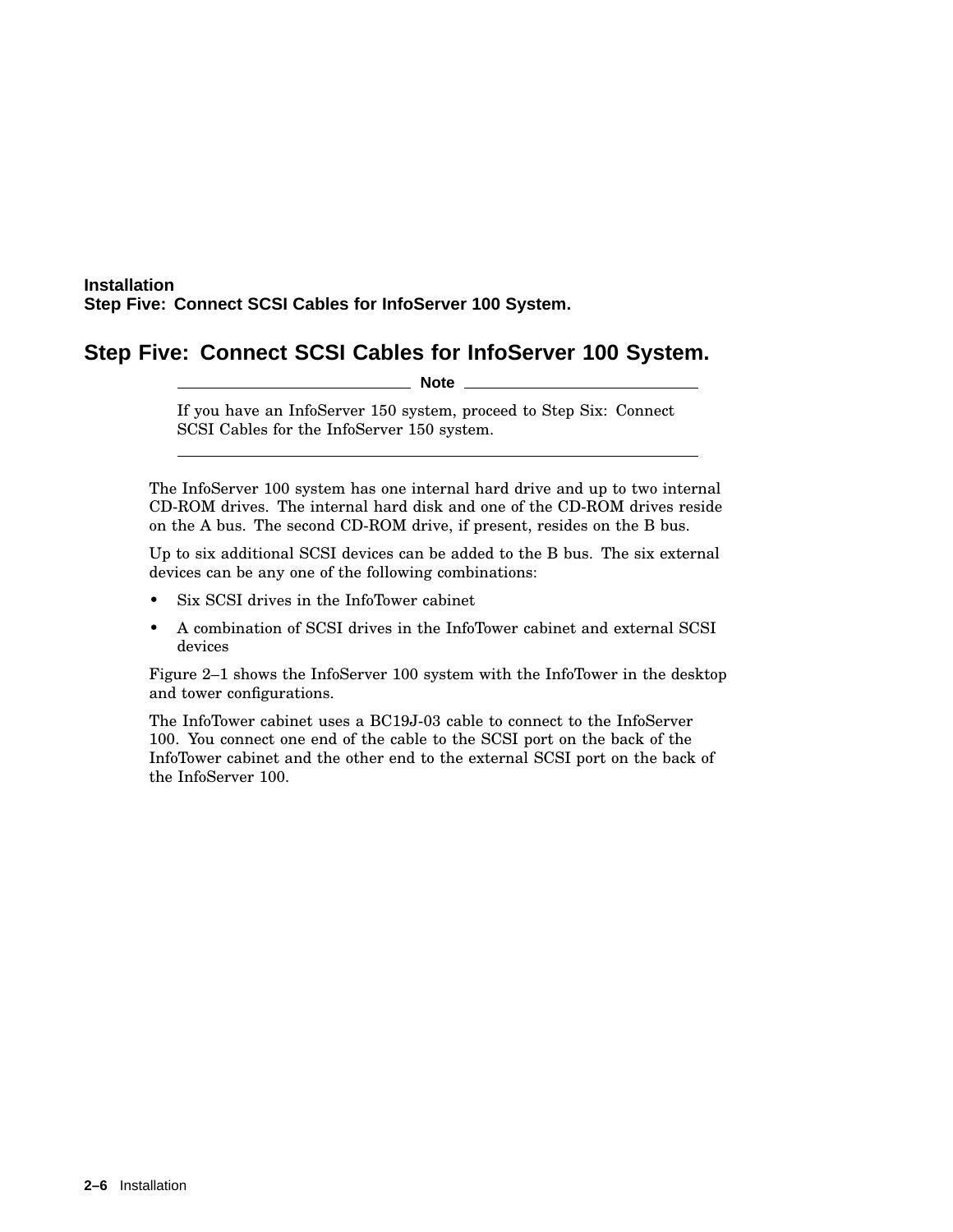**Figure 2–1 InfoServer 100 System with an InfoTower Cabinet**



Tower Configuration



Desktop Configuration

LJ-02639-TI0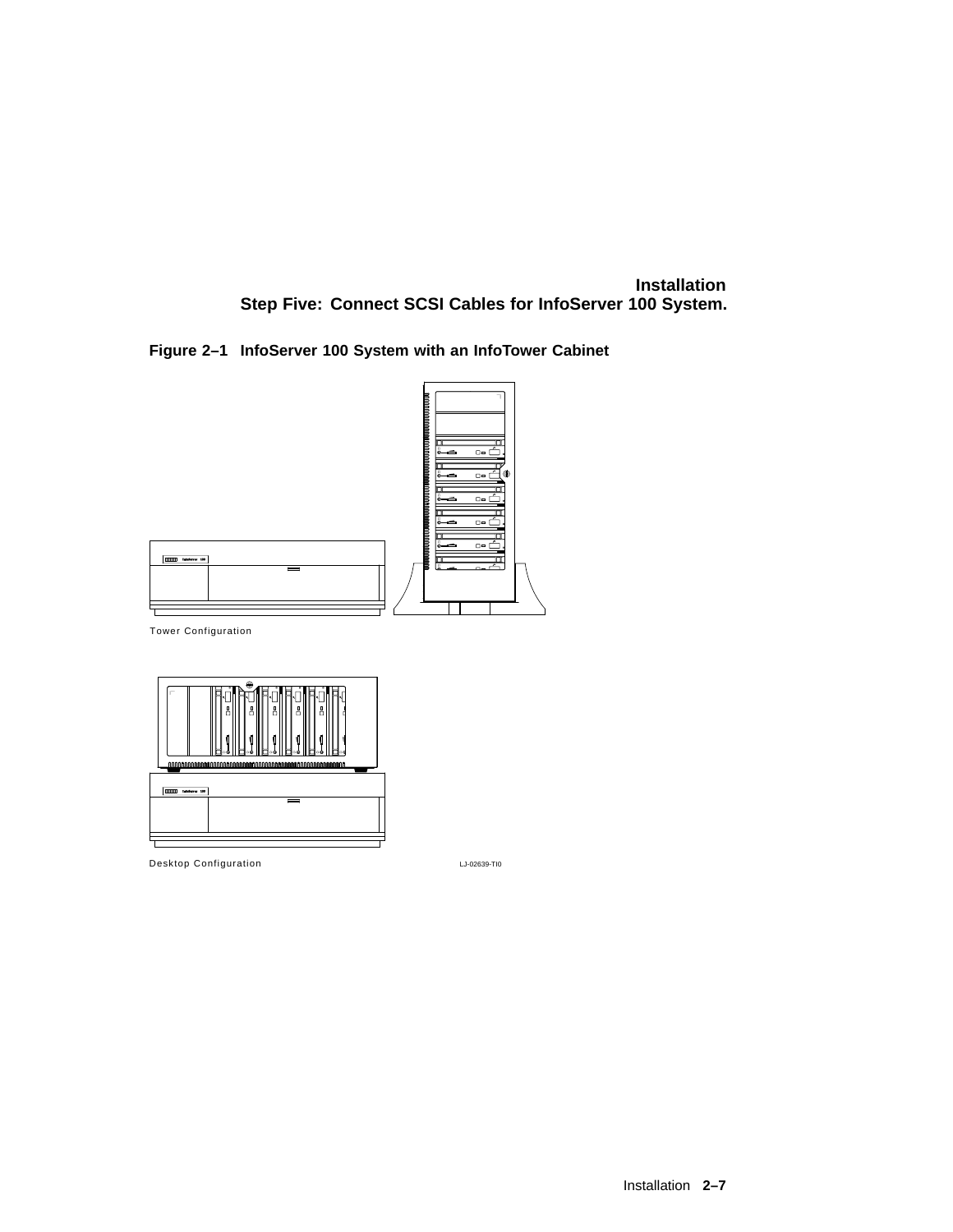Figure 2–2 shows the connections from an InfoTower cabinet to an InfoServer 100 system. The InfoServer 100 has two SCSI buses: A and B. The A bus cannot be expanded. The B bus can be expanded using the external SCSI port. When setting the SCSI address, refer to Table 2–1.

**Note** \_\_

You can use one of the two external SCSI connectors on the rear of the InfoTower cabinet to connect the InfoTower to the InfoServer system. The other connector can be used to connect external devices.





LJ-02644-TI0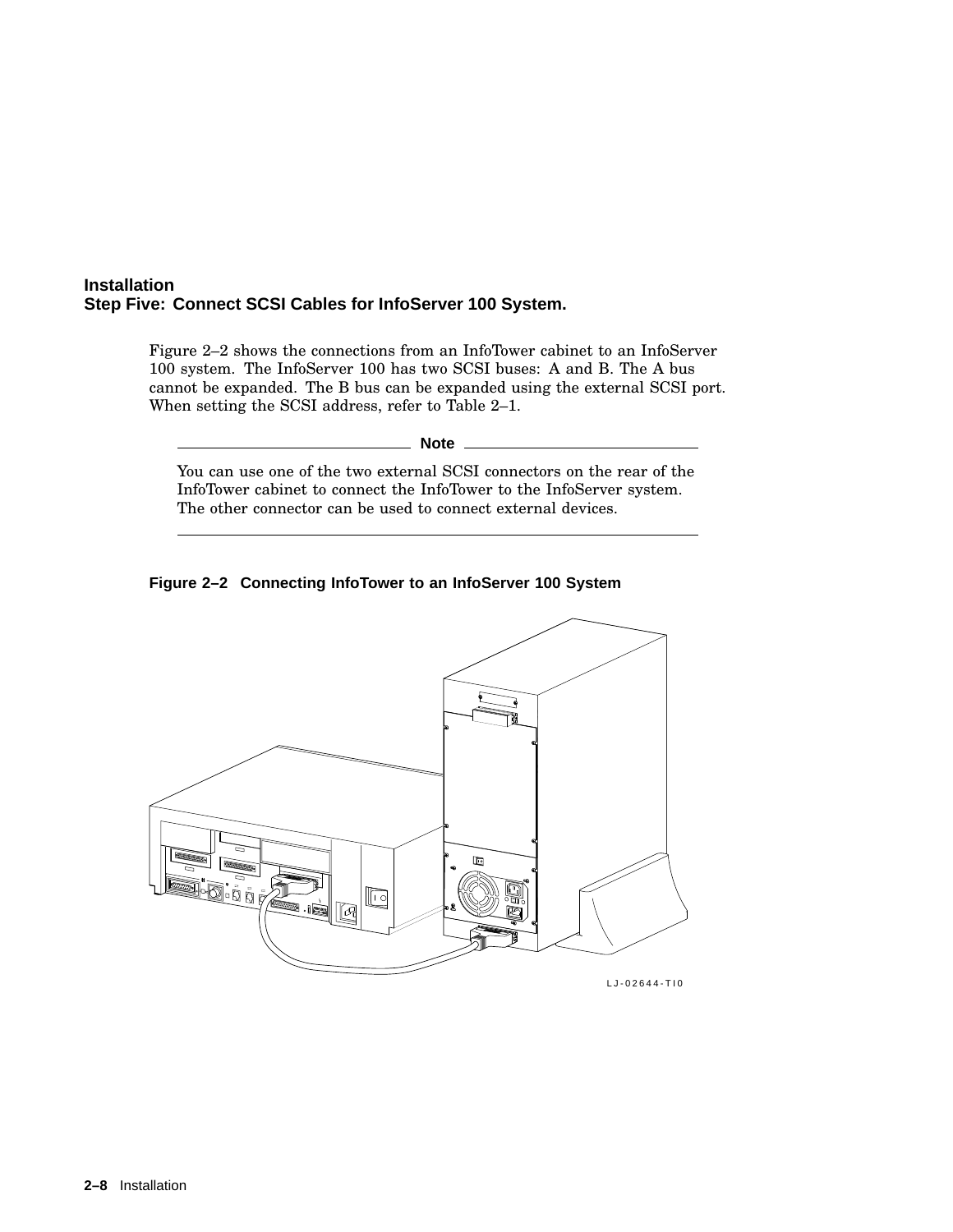Table 2–1 lists the drive switch settings for the InfoServer 100 system.

| <b>Device</b>     | <b>Bus</b> | <b>SCSI</b><br><b>Address</b> | <b>Description</b>    |
|-------------------|------------|-------------------------------|-----------------------|
| DK <sub>0</sub> : | A          | $\boldsymbol{0}$              | Not available         |
| DK1:              | A          | 1                             | Hard disk             |
| DK2:              | A          | $\overline{2}$                | Internal CD ROM drive |
| DK3:              | A          | 3                             | Not available         |
| DK4:              | A          | 4                             | Not available         |
| DK <sub>5</sub> : | A          | 5                             | Not available         |
| DK6:              | A          | 6                             | SCSI controller       |
| DK7:              | A          | 7                             | Not available         |
| DK0:              | B          | $\bf{0}$                      | Available             |
| DK1:              | B          | 1                             | Available             |
| $DK2$ :           | B          | $\overline{2}$                | Available             |
| DK3:              | B          | 3                             | Available             |
| DK4:              | B          | 4                             | Available             |
| DK5:              | B          | 5                             | Internal CD ROM drive |
| DK6:              | B          | 6                             | SCSI controller       |
| DK7:              | B          | 7                             | Available             |

**Table 2–1 Drive Switch Settings for the InfoServer 100 System**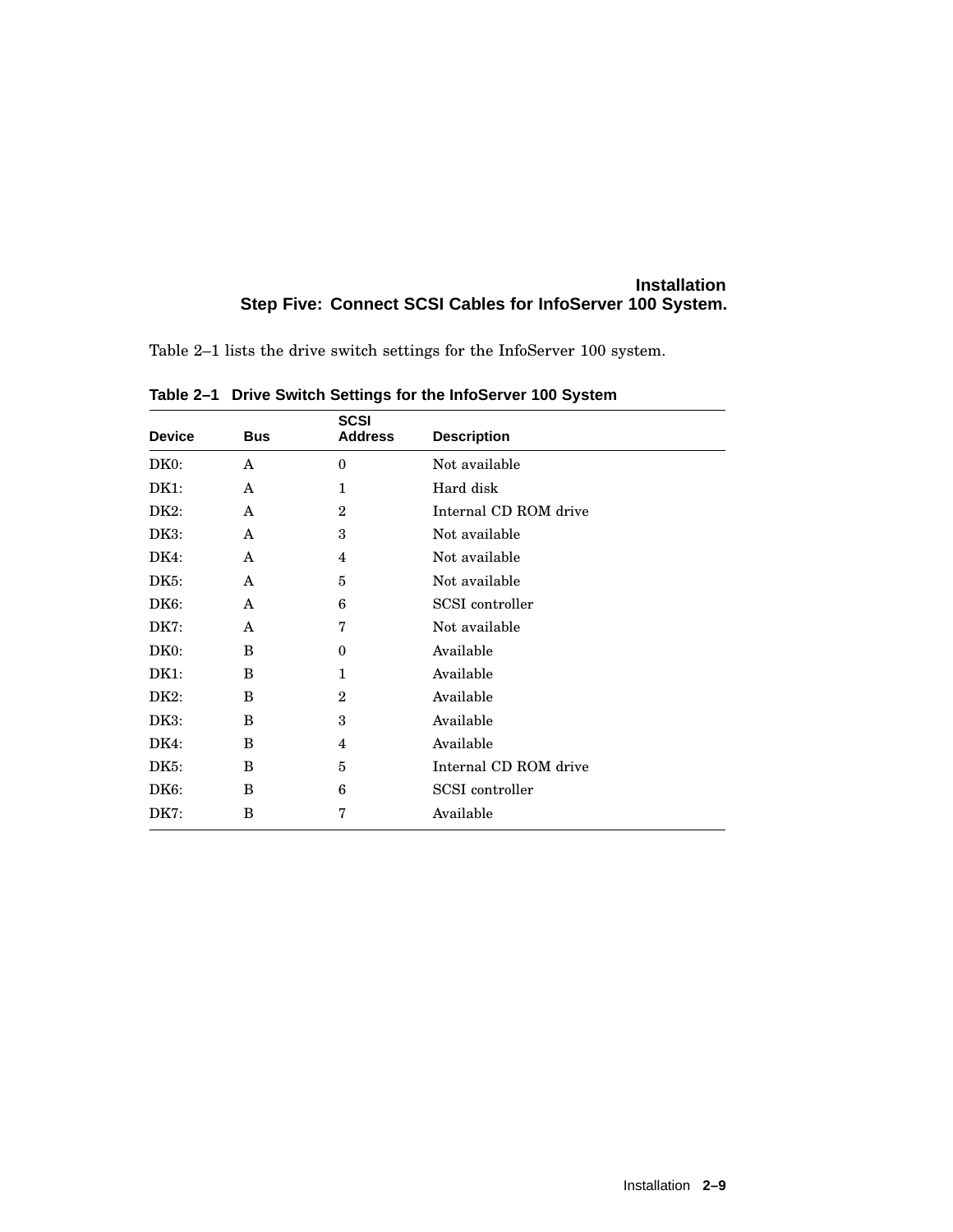## **Step Six: Connect SCSI Cables for InfoServer 150 System.**

The InfoServer 150 system contains an internal hard disk and one CD-ROM. Figure 2–3 shows the InfoServer 150 system with the InfoTower in the desktop and tower configurations.

#### **Figure 2–3 InfoServer 150 System with an InfoTower Cabinet**



Tower Configuration



Desktop Configuration

LJ-02638-TI0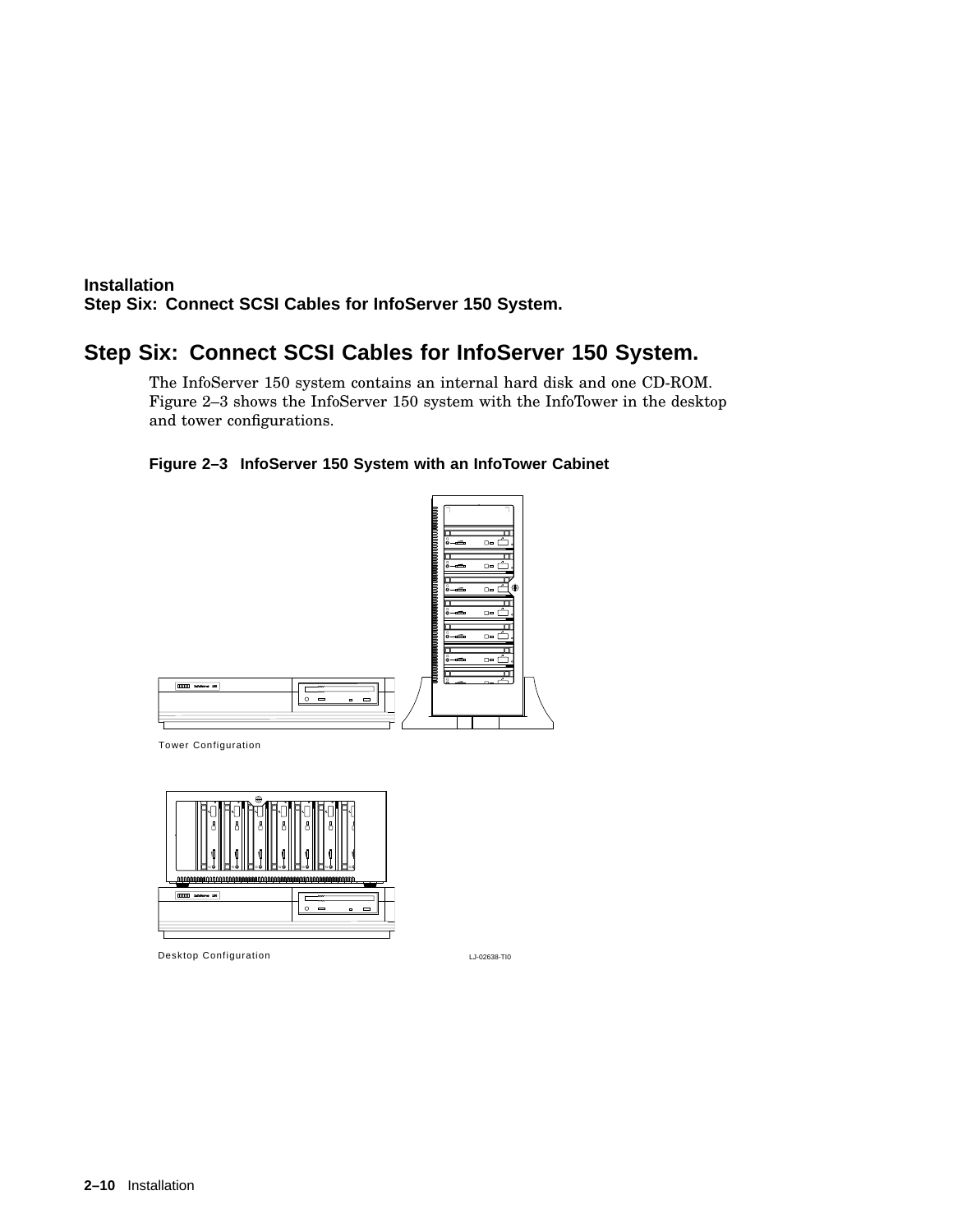The InfoTower cabinet uses a BC56H-03 cable to connect to an InfoServer 150 system. You can connect the cabinet to either the A or B SCSI bus of the InfoServer system. You can connect a maximum of five external devices to the InfoServer system A bus and a maximum of seven external devices to the InfoServer system B bus. Facing the rear of the InfoServer 150 system, the A port is on the left and the B port on the right. Figure 2–4 shows the connection from port B of the InfoServer 150 system to the InfoTower cabinet.





You can use one of the two external SCSI connectors on the rear of the InfoTower cabinet to connect the InfoTower to the InfoServer system. The other connector can be used to connect external devices.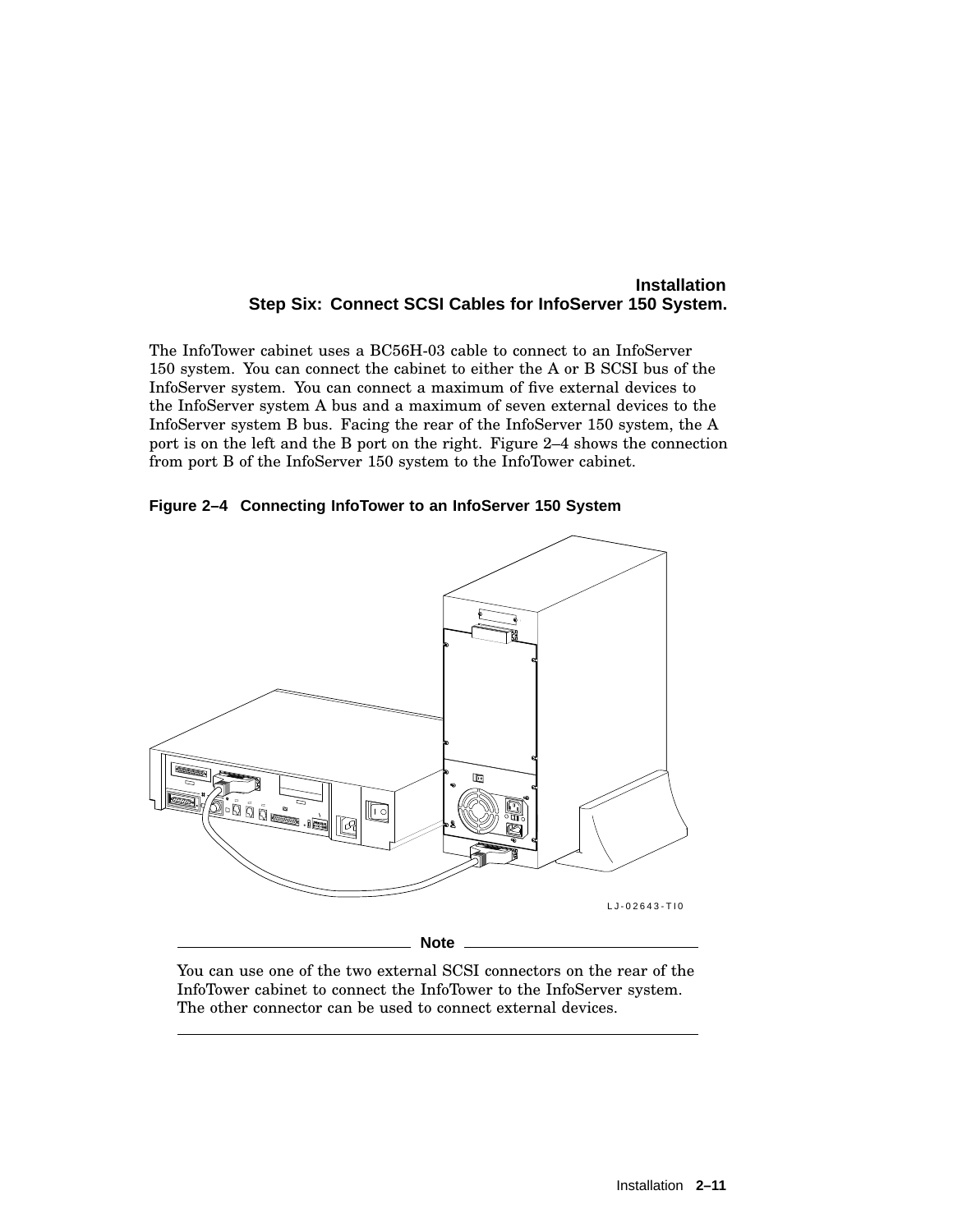When setting the SCSI addresses, refer to Table 2–2.

| <b>Device</b>     | <b>Bus</b> | <b>SCSI</b><br><b>Address</b> | <b>Description</b>     |
|-------------------|------------|-------------------------------|------------------------|
| DK <sub>0</sub> : | A          | $\mathbf{0}$                  | Available              |
| DK1:              | A          | $\mathbf 1$                   | Internal hard disk     |
| DK2:              | A          | $\overline{2}$                | Internal CD ROM drive  |
| DK3:              | A          | 3                             | Available              |
| DK4:              | A          | 4                             | Available              |
| DK5:              | A          | 5                             | Available              |
| DK6:              | A          | 6                             | SCSI controller        |
| DK7:              | A          | 7                             | Available              |
| DK0:              | B          | $\theta$                      | Available              |
| DK1:              | B          | $\mathbf 1$                   | Available              |
| DK <sub>2</sub> : | B          | $\overline{2}$                | Available              |
| DK3:              | B          | 3                             | Available              |
| DK4:              | B          | 4                             | Available              |
| DK5:              | B          | 5                             | Available              |
| DK6:              | B          | 6                             | <b>SCSI</b> controller |
| DK7:              | B          | 7                             | Available              |

| Table 2-2 Drive Switch Settings for the InfoServer 150 System |  |  |  |
|---------------------------------------------------------------|--|--|--|
|---------------------------------------------------------------|--|--|--|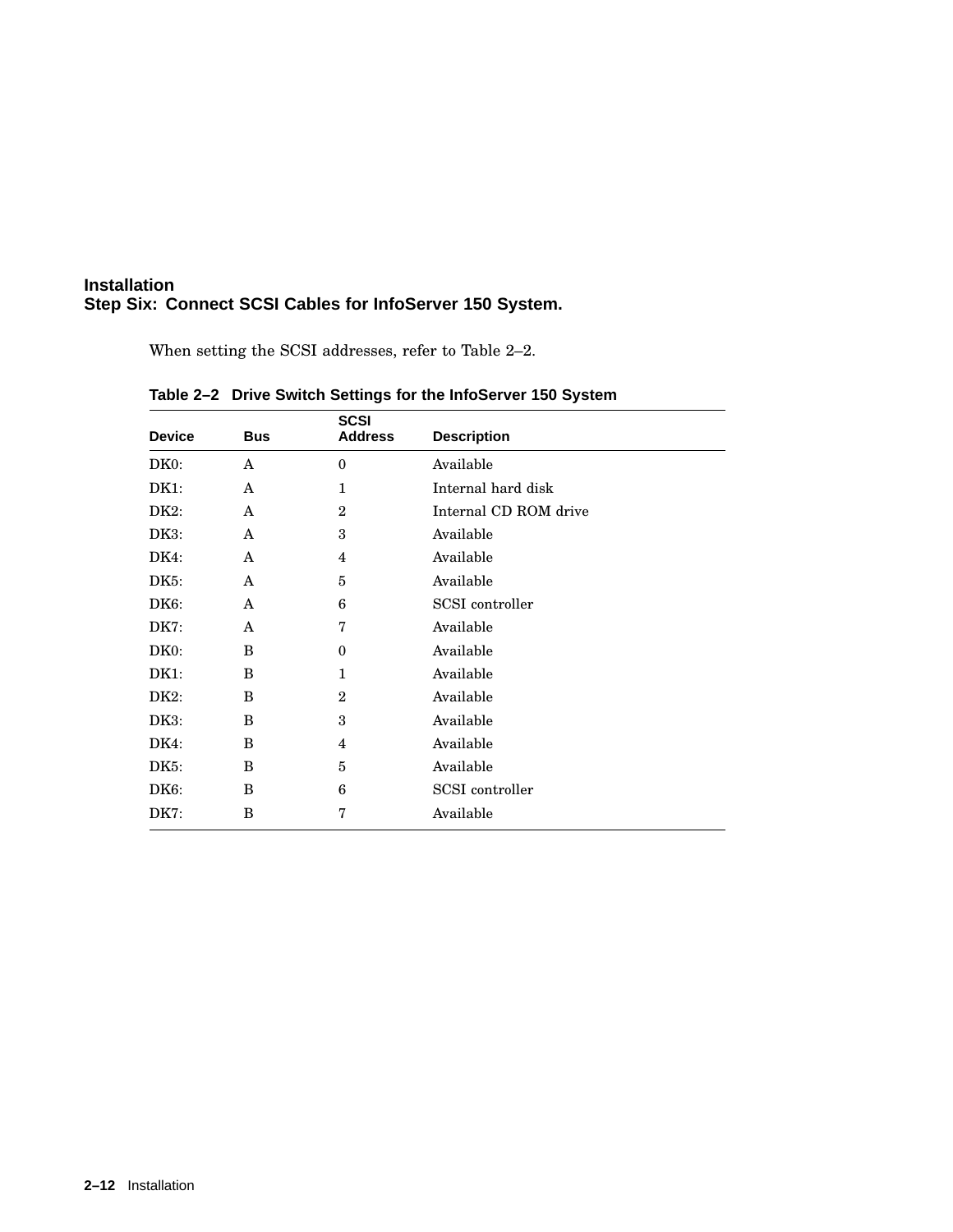Figure 2–5 shows two InfoTower cabinets connected to the InfoServer 150 system.

#### **Figure 2–5 Connecting Two InfoTowers to an InfoServer 150 System**



LJ-02645-TI0

## **Step Seven: Connect other External Devices.**

**Note**

You can use one of the two external SCSI connectors on the rear of the InfoTower cabinet to connect the InfoTower to the InfoServer system. The other connector can be used to connect external devices.

Figure 2–6 shows the external SCSI connectors on the InfoTower cabinets.

Connect the InfoTower cabinets directly to the InfoServer system. Connect the external devices to the InfoTower cabinets. You must assign a unique SCSI ID address to each device on the SCSI bus. The order of devices does not matter, except with a tape drive, which should be the last device in the chain. You must terminate the last device on the bus.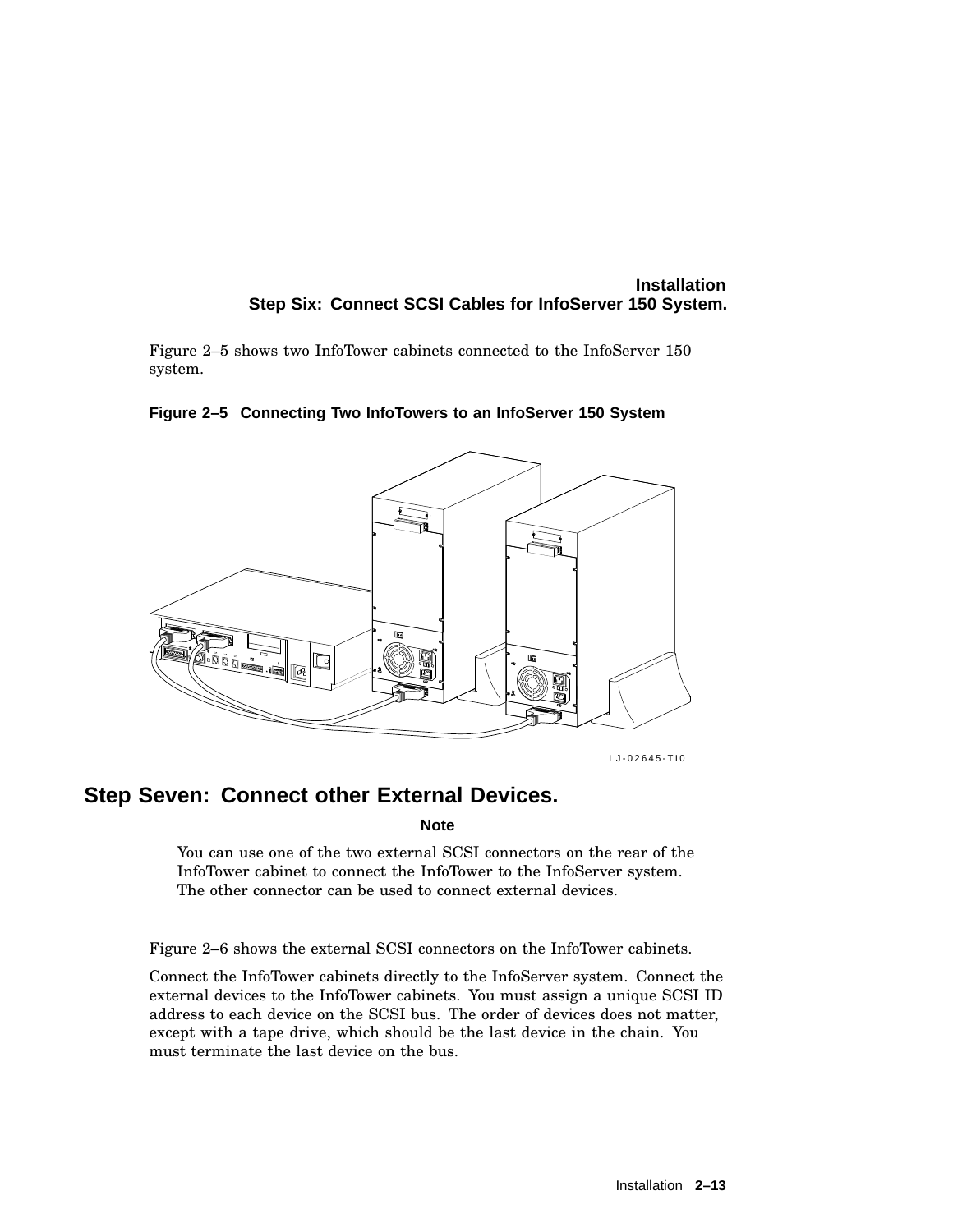



**Figure 2–6 Connecting External Devices to the InfoTower Cabinets**

LJ-02647-TI0

To connect other external devices, perform the following steps:

- 1. Make sure that the SCSI addresses of the external devices do not conflict with the labeled addresses of the SCSI drives contained in the InfoTower cabinet.
- 2. Remove the terminator from the SCSI port on the back of the InfoTower cabinet that is not connected to the InfoServer system.
- 3. Connect the SCSI cable attached to the first external device in the chain to the SCSI port on the InfoTower cabinet.
- 4. Check other connections in the chain to ensure the connections are secure and that the last device in the chain is terminated.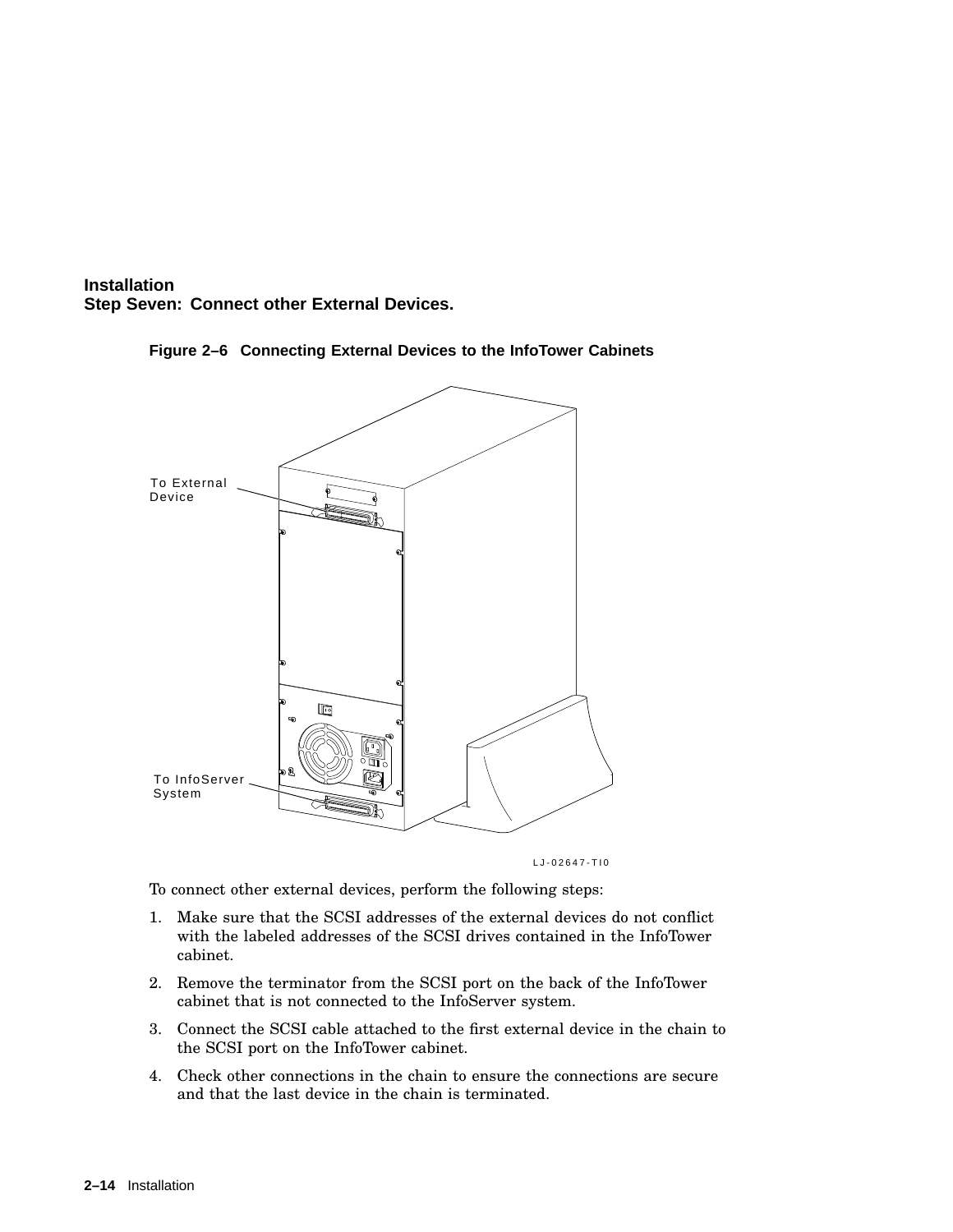#### **Installation Step Eight: Turn on the Power to the InfoTower Cabinet.**

#### **Step Eight: Turn on the Power to the InfoTower Cabinet.**

Turn the power on to the cabinet. The power switch is located near the fan at the rear of the cabinet. Turn the power on to any attached external SCSI devices.

## **Step Nine: Turn on the Power to the InfoServer System.**

Turn on the power to the InfoServer system. Example 2–1 shows the InfoServer system console displays. When booting is complete, a password prompt will appear on the console. Refer to Chapter 4 if the system fails to boot.

#### **Example 2–1 Display for InfoServer System**

```
KA41-2 V1.0
F_-.E. . . D. . . C. . . B. . . A. . . 9-. .8. . .7. . .6. . . 5. . . 4-. . 3-. . 2-. .1. . .? E 0040 0000.0005
? C 0080 0000.4001
83 BOOT SYS
-DKAI00DEC InfoServer 150
Copyright (c) 1991 Digital Equipment Corporation
%ESS-I-INITDisc, Disc Initialization complete, 14 devices found
```
#### **Step Ten: Verify Drive Access.**

At the InfoServer system console, enter the **SHOW DEVICE** command to ensure that all of the connected drives are accessible by the InfoServer system. Example 2–2 shows the SHOW DEVICE command display.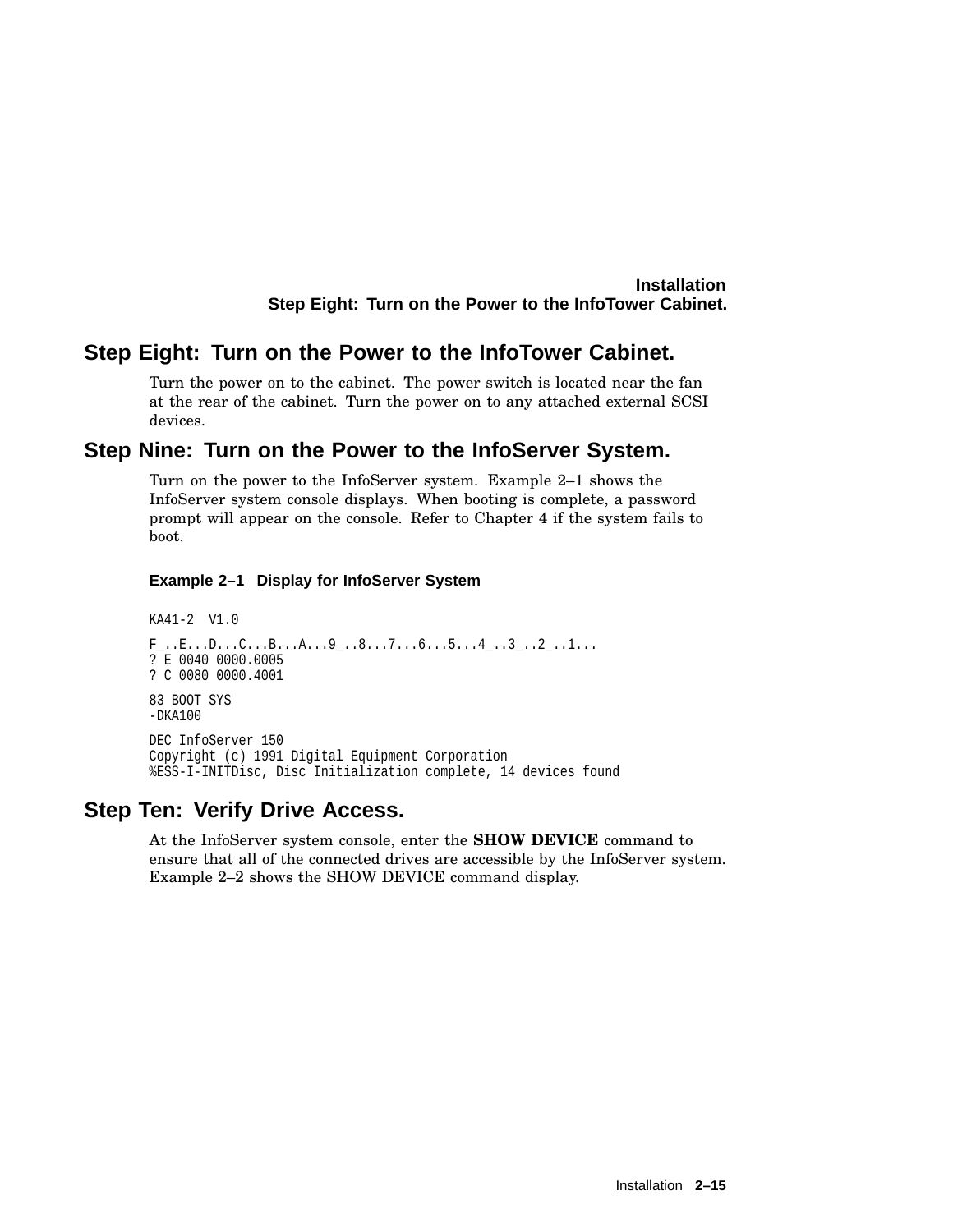#### **Installation Step Ten: Verify Drive Access.**

#### **Example 2–2 SHOW DEVICE Display**

| InfoServer> show device |                 |                |                   |                           |                 |  |
|-------------------------|-----------------|----------------|-------------------|---------------------------|-----------------|--|
| Device<br>Name          | Device<br>State | Device<br>Type | Device<br>Address | Dev. Size/<br>Record Num. | Volume<br>Label |  |
| DK1:                    | 0n              | Hard Disk      | A/001             | 237588                    | UNKNOWN         |  |
| DK2:                    | On              | Compact Disc   | A/002             | 0                         |                 |  |
| DK8:                    | 0n              | Compact Disc   | B/000             | 891672                    | OPTMOD          |  |
| DK9:                    | 0n              | Compact Disc   | B/001             | 1218000                   | CDDOC04MAR21    |  |
| DK10:                   | 0n              | Compact Disc   | B/002             | 400780                    | <b>SMC</b>      |  |
| DK11:                   | On              | Compact Disc   | B/003             | 891680                    | CD DOC 82861    |  |
| DK12:                   | On              | Compact Disc   | B/004             | 1218000                   | CDDOC04MAR22    |  |
| DK13:                   | On              | Compact Disc   | B/005             | 0                         |                 |  |
| DK15:                   | On              | Compact Disc   | B/007             | 1171212                   | UNKNOWN         |  |

If all the devices are displayed, then there are no SCSI ID conflicts. Refer to Chapter 4 if any of the the SCSI drives are not displayed.

The InfoTower is manufactured with device addresses starting at address 000. The address 000 unit is always placed either in the front bottom slot, if positioned in the tower orientation, or in the front right most slot, if positioned in the desktop orientation.

Device addresses increment by one, up to the maximum number of devices in the enclosure. Address 006 does not increment by one, because it is reserved for the system controller.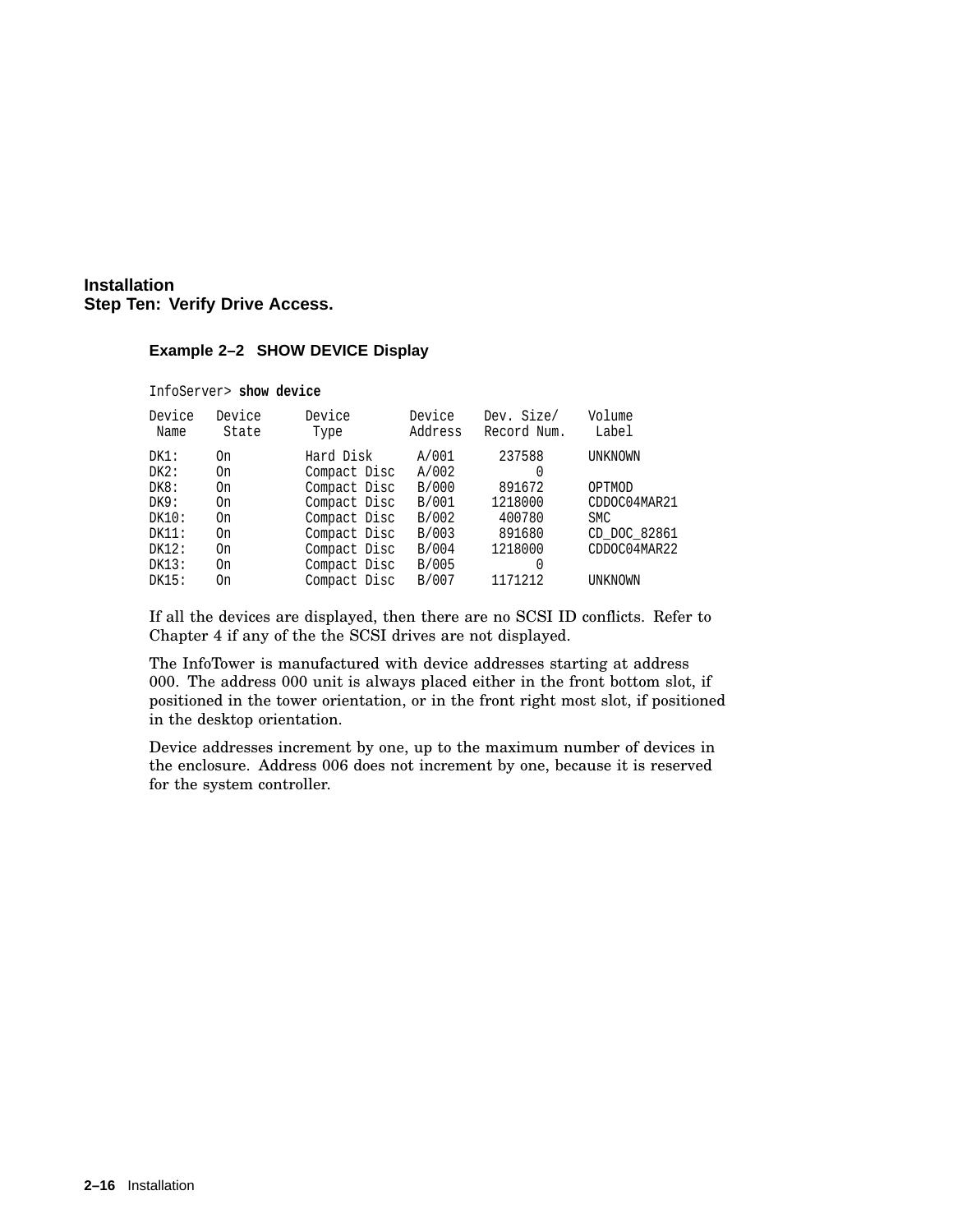# **Adding Additional SCSI Drives**

This chapter describes how to add additional drives to the InfoServer system and InfoTower cabinet. (The H056-drive mounting bracket option is purchased separately.)

#### **Note**

The power supply used in the InfoTower requires a minimum load of 3A on the +5V source for proper regulation. Ensure that the devices installed in the cabinet present a load to satisfy this requirement.

## **Configuring Drives**

When configuring a drive, refer to the configuration information provided with the drive. SCSI device addresses are generally set in accordance with Table 3–1. Always turn the power off before installing the drive. Always check to see which device addresses are in use before adding devices.

| Device<br>Address | ID <sub>1</sub> | ID2 | ID <sub>3</sub> |  |
|-------------------|-----------------|-----|-----------------|--|
| $\boldsymbol{0}$  |                 |     |                 |  |
| 1                 |                 |     |                 |  |
| $\overline{2}$    | U               |     |                 |  |

|  |  | Table 3-1 Drive Switch/Jumper Settings |  |
|--|--|----------------------------------------|--|
|--|--|----------------------------------------|--|

1 = On/In 0 = Off/Out

(continued on next page)

**3**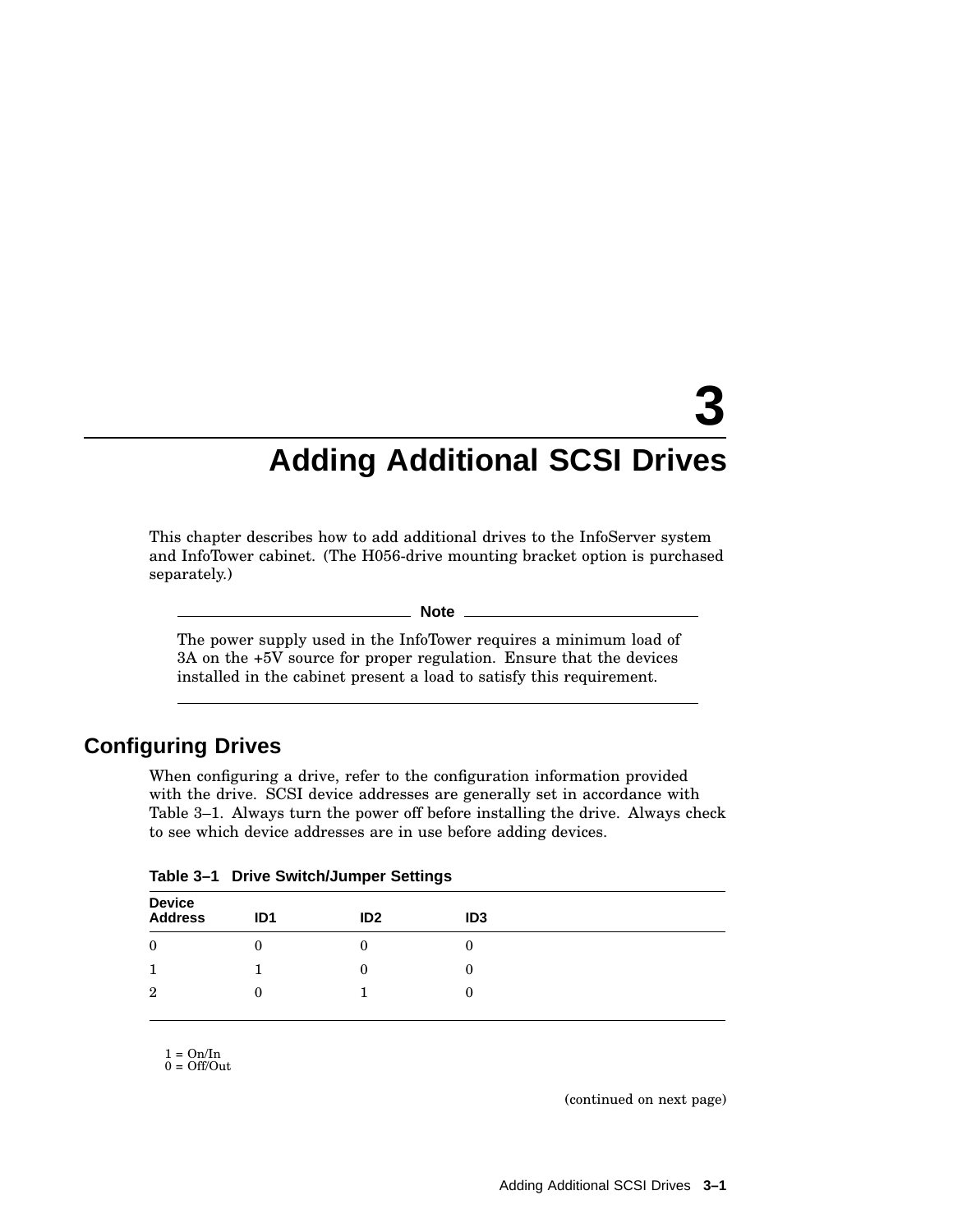#### **Adding Additional SCSI Drives Configuring Drives**

| <b>Device</b><br><b>Address</b> | ID <sub>1</sub> | ID <sub>2</sub> | ID <sub>3</sub> |  |
|---------------------------------|-----------------|-----------------|-----------------|--|
| 3                               |                 |                 | 0               |  |
| $\overline{4}$                  | $\theta$        | 0               |                 |  |
| 5                               |                 | 0               |                 |  |
| 6                               | N/A             | N/A             | N/A             |  |
| 7                               |                 |                 |                 |  |
|                                 |                 |                 |                 |  |

**Table 3–1 (Cont.) Drive Switch/Jumper Settings**

 $1 = \text{On} / \text{In}$  $0 = \text{Off}/\text{Out}$ 

## **Inserting Drives**

With the power off to both the InfoServer system and InfoTower cabinet, perform the following steps to insert a drive into the InfoTower cabinet:

- 1. Check that the SCSI ID jumper/switches are set correctly.
- 2. Mount the SCSI device into the drive mounting bracket as follows:
	- a. Position the SCSI device into the drive mounting bracket as shown in Figure 3–1.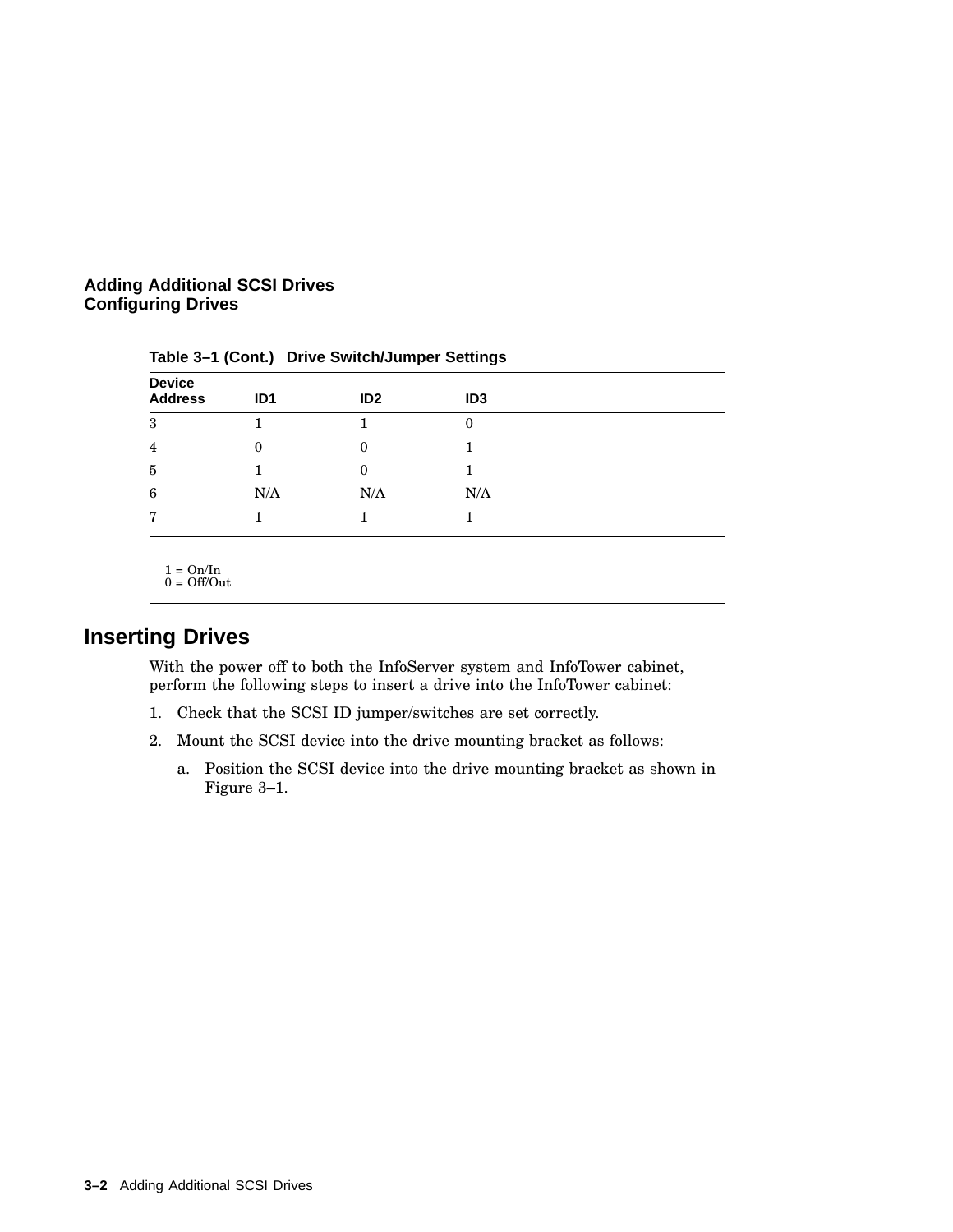**Adding Additional SCSI Drives Inserting Drives**





The installation of non-Digital or Digital qualified devices in combinations not tested by Digital, may result in configurations that do not comply with EMC regulations or product safety requirements.

- b. Connect the 50-pin SCSI cable to the SCSI device.
- c. Plug the dc power connector into the SCSI device.
- d. Position the SCSI device such that the screw holes of the device and the bracket line up. Use the appropriate screws to attach the drive mounting bracket to the SCSI device.
- 3. Unlock and open the InfoTower cabinet door.
- 4. Remove a bezel, if necessary, and align the drive mounting frame with any vacant drive slot within the InfoTower cabinet.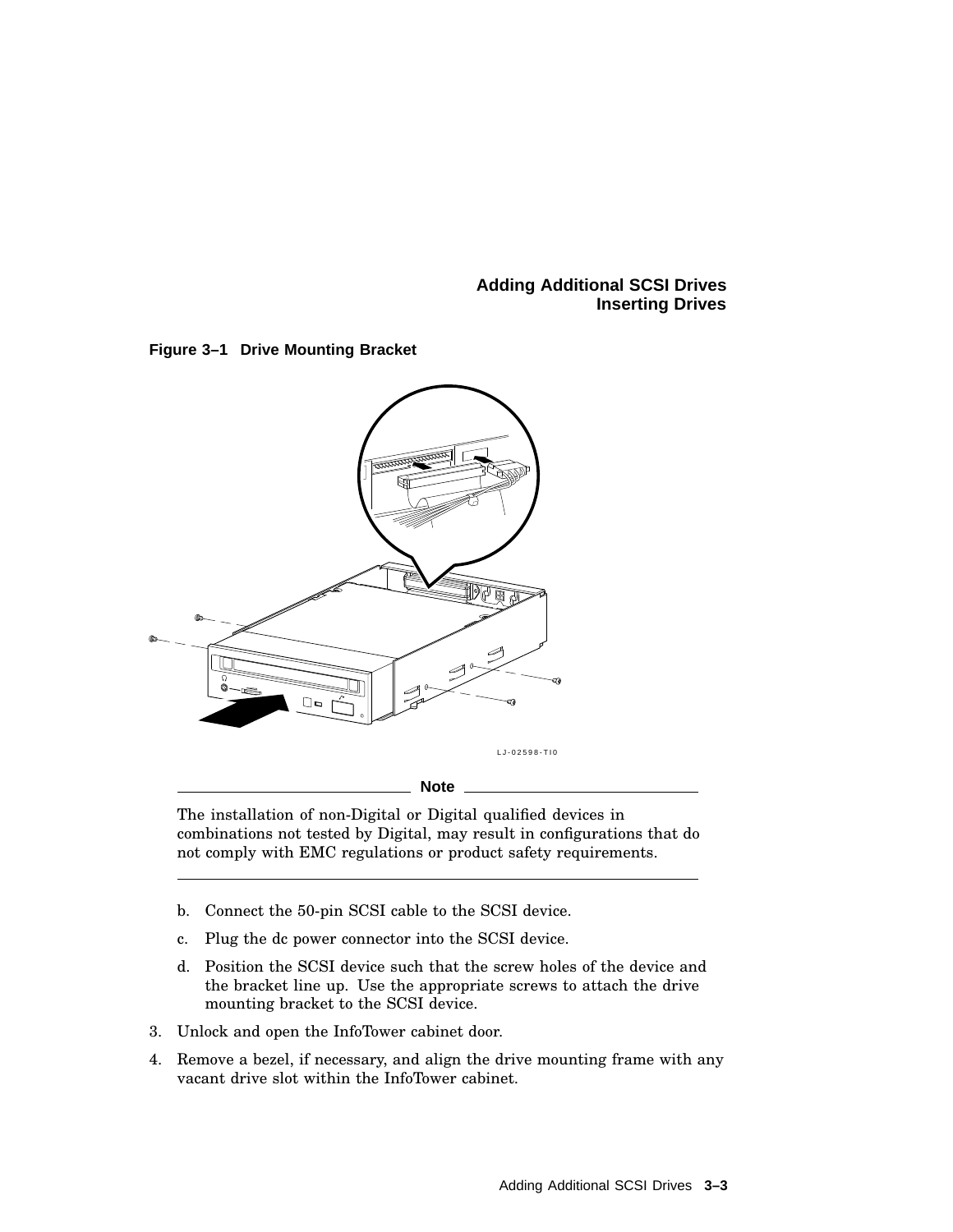#### **Adding Additional SCSI Drives Inserting Drives**

5. Gently push the drive into the vacant slot until its front face is flush with all other drives in the InfoTower cabinet as shown in Figure 3–2.

**Figure 3–2 Properly Seating Drives**



6. To ensure proper SCSI bus and power connectivity, check to see that the drive frame lever is in position and that the drive is locked into its slot as shown in Figure 3–3.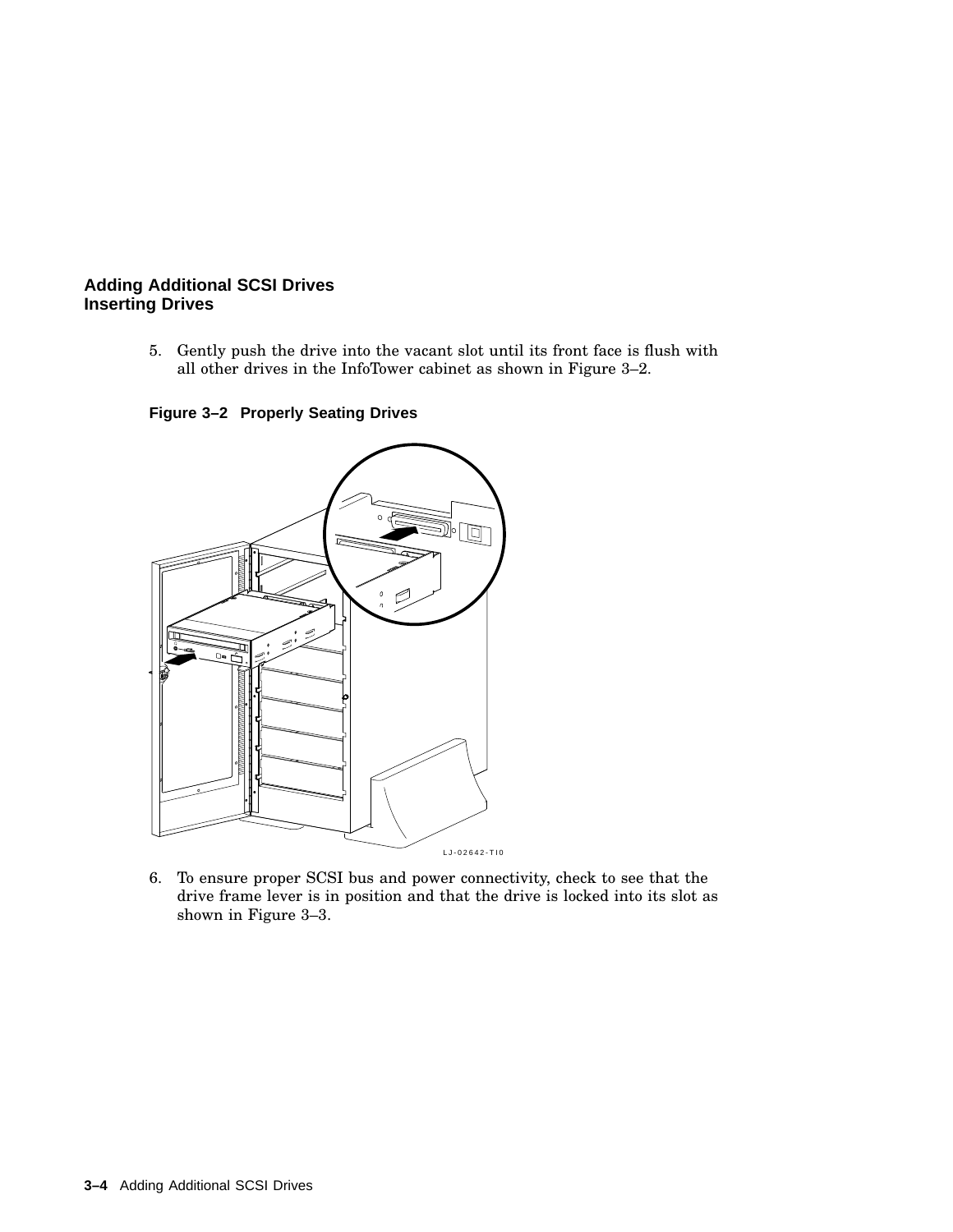#### **Adding Additional SCSI Drives Inserting Drives**





7. Turn the power on for both the InfoServer system and the InfoTower.

## **Removing Drives**

**Note**

Eject any removable media from the drive before performing the following procedures.

With the power off to both the InfoServer system and InfoTower cabinet, perform the following steps to remove a drive from the InfoTower cabinet:

- 1. Unlock and fully open the InfoTower cabinet front door.
- 2. To release and remove the SCSI device, move the drive frame lever to the left (Figure 3–3).
- 3. Hold onto the lever and the exterior of the drive and gently pull the drive out of the InfoTower cabinet.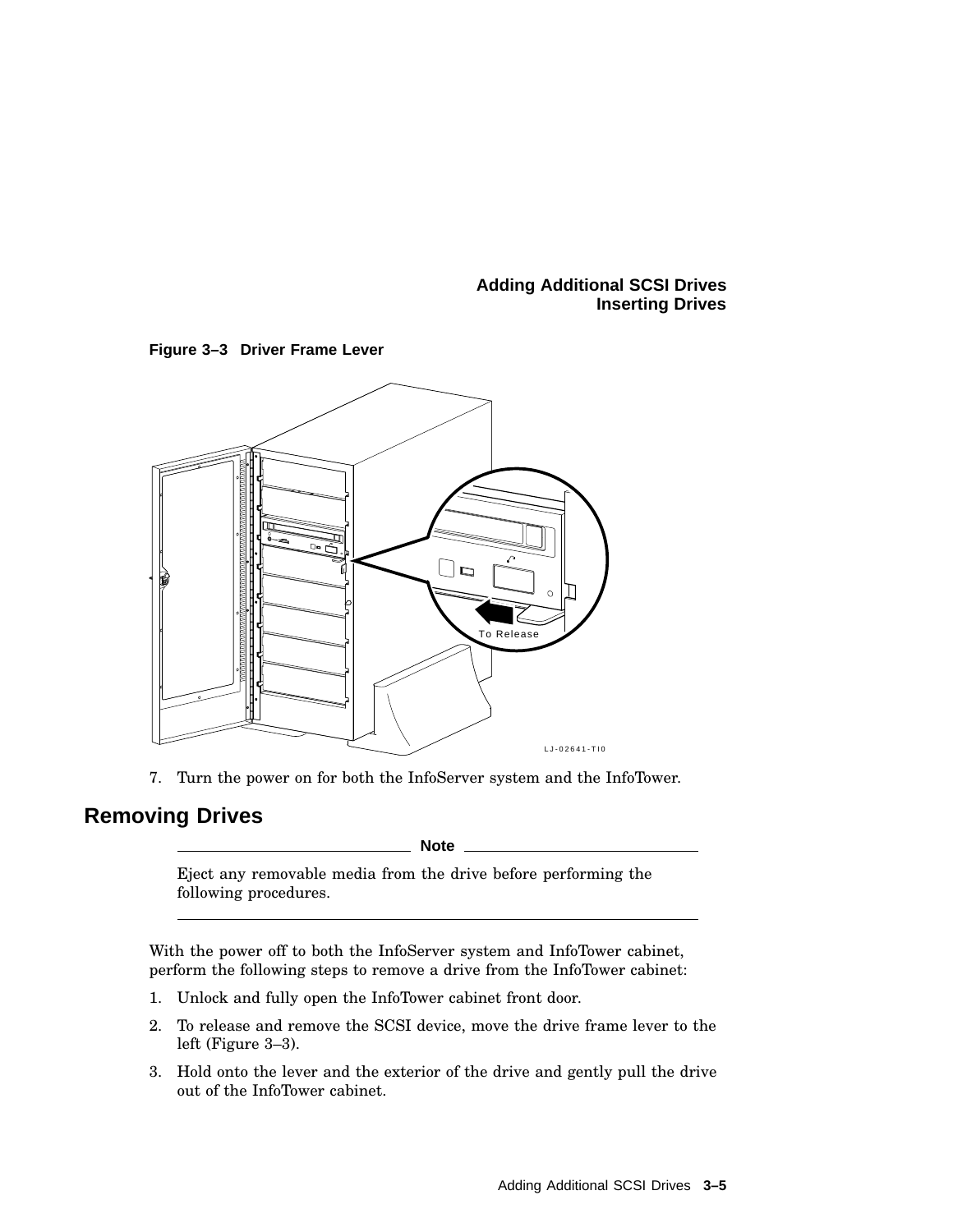#### **Adding Additional SCSI Drives Removing Drives**

- 4. To remove the SCSI device from the drive mounting bracket, perform the following steps:
	- a. Remove the screws on the sides of the bracket holding the SCSI device in place.
	- b. Disconnect the 50-pin SCSI cable and unplug the dc power connector as shown in Figure 3–1.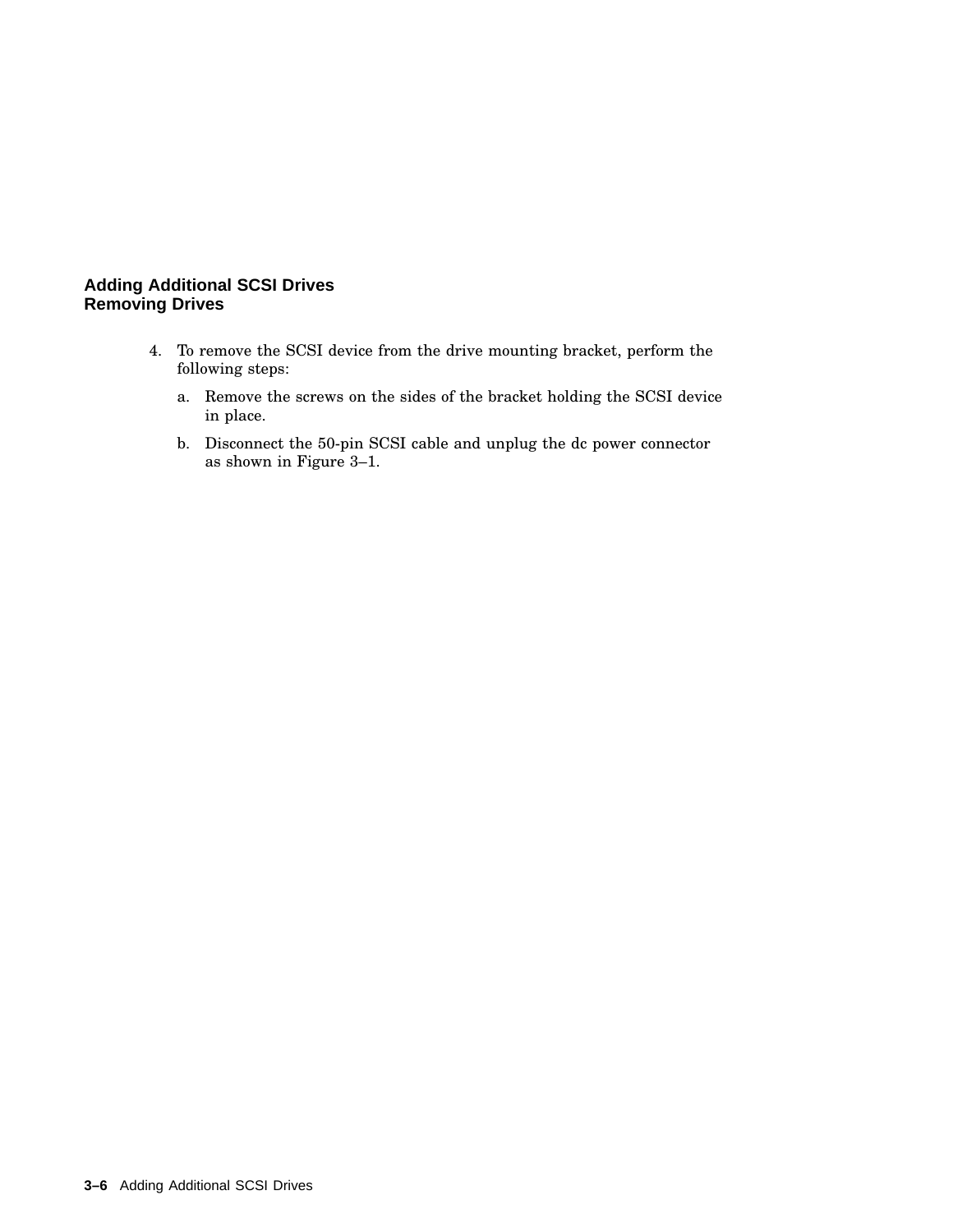# **4 Troubleshooting**

This chapter describes how to troubleshoot the InfoTower cabinet.

## **Problems and Suggested Solutions**

Table 4–1 lists problems and suggested solutions when troubleshooting an InfoTower cabinet:

| <b>Problem</b>                                                                      | <b>Solution</b>                                                                                                                                |
|-------------------------------------------------------------------------------------|------------------------------------------------------------------------------------------------------------------------------------------------|
| InfoTower does not                                                                  | Check the following:                                                                                                                           |
| power on (fan is not<br>turning).                                                   | Power connections to InfoTower cabinet and power<br>source.                                                                                    |
|                                                                                     | Power outlet at power source with another device.<br>٠<br>If the problem still exists, then perform the following:                             |
|                                                                                     | Replace ac power cable.<br>٠                                                                                                                   |
|                                                                                     | Replace power supply unit.                                                                                                                     |
| InfoServer system<br>boot process does not<br>recognize an installed<br>SCSI drive. | Check the SCSI ID jumper settings. If the problem still<br>exists, then power up the InfoTower and InfoServer system<br>and reboot the system. |
| InfoServer system does                                                              | Check the following:                                                                                                                           |
| not recognize the bus.                                                              | Bus termination.                                                                                                                               |
|                                                                                     | SCSI cable connection.                                                                                                                         |
|                                                                                     | Power to InfoTower cabinet.                                                                                                                    |
|                                                                                     | (continued on next page)                                                                                                                       |

|  |  |  | Table 4-1 Problems and Suggested Solutions |  |
|--|--|--|--------------------------------------------|--|
|--|--|--|--------------------------------------------|--|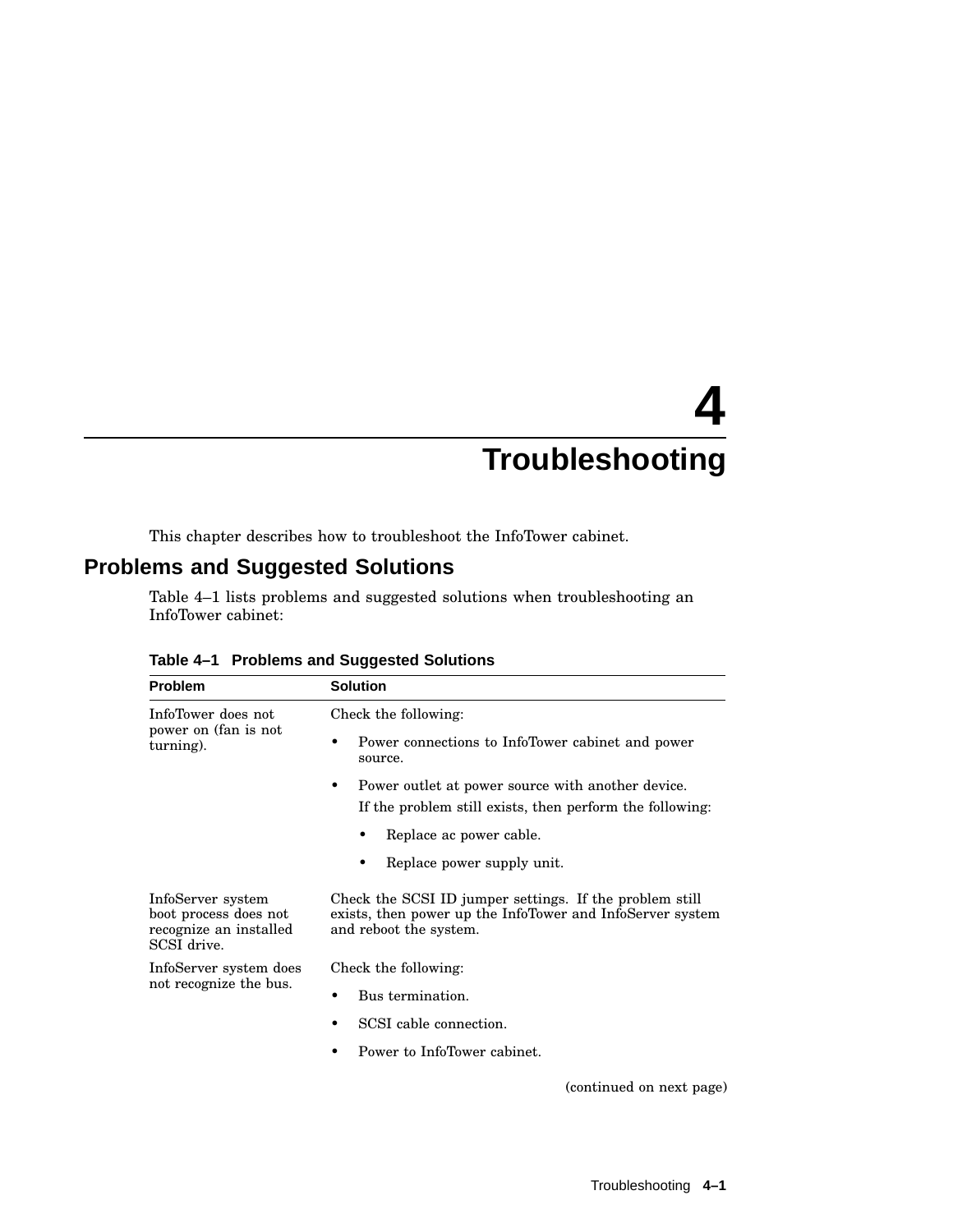#### **Troubleshooting Problems and Suggested Solutions**

| <b>Problem</b>                            | <b>Solution</b>                                                                                  |  |  |  |
|-------------------------------------------|--------------------------------------------------------------------------------------------------|--|--|--|
| InfoServer system does<br>not boot fully. | Follow suggestions for when the InfoServer system does not<br>recognize an installed SCSI drive. |  |  |  |
| CD ROM drive does not                     | Check for the following conditions:                                                              |  |  |  |
| accept a disc.                            | Power to the drive is present.                                                                   |  |  |  |
|                                           | Drive is empty.                                                                                  |  |  |  |
|                                           | Drive is seated properly.                                                                        |  |  |  |
|                                           | Disc is properly inserted into a CD disc caddy.<br>٠                                             |  |  |  |
| CD ROM drive does not<br>return a disc.   | Depress the ejection button longer. Check for the following<br>conditions:                       |  |  |  |
|                                           | Drive is not empty.                                                                              |  |  |  |
|                                           | Drive is seated properly.<br>٠                                                                   |  |  |  |
|                                           |                                                                                                  |  |  |  |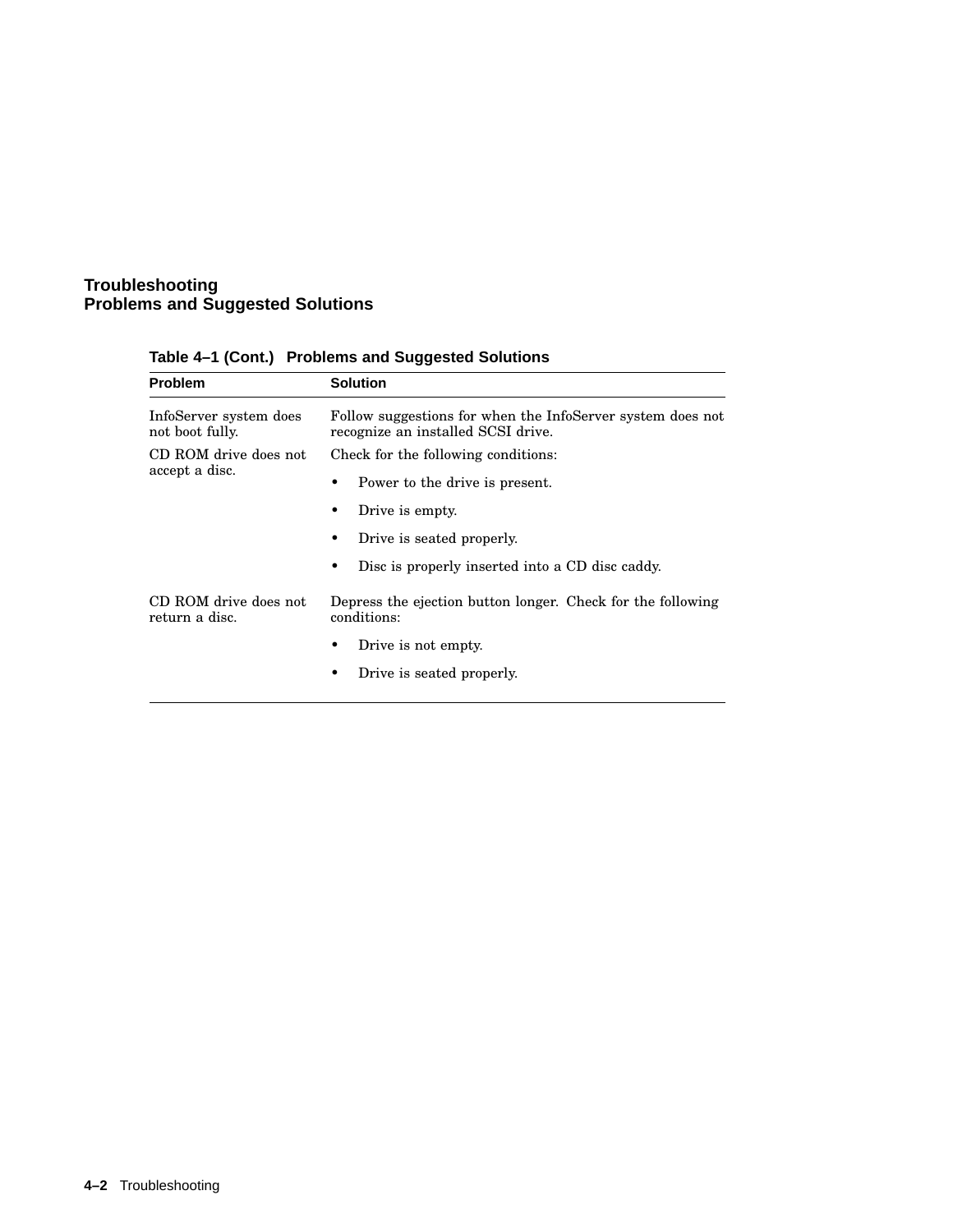# **A Specifications**

## **Functional**

Table A–1 lists the functional specifications for the InfoTower cabinet.

| <b>Specification</b>          | <b>Value or Description</b>                                                      |
|-------------------------------|----------------------------------------------------------------------------------|
| System enclosure              | Desktop and Tower                                                                |
| Storage capability            | Seven 5.25" half-height SCSI devices                                             |
| Interface                     | <b>SCSI</b>                                                                      |
| Nominal ac voltage            | 120/240 switch selectable                                                        |
| Power source phasing          | Single phase                                                                     |
| Nominal frequency             | $50$ Hz - $60$ Hz                                                                |
| Voltage ranges                | 90 V - 135 V<br>180 V - 265 V                                                    |
| Line frequency tolerance      | $47 \text{ Hz}$ - 63 Hz                                                          |
| Maximum ac running<br>current | 5 A @ 115 V<br>3 A @ 230 V                                                       |
| Maximum power<br>consumption  | 307 W                                                                            |
| Height                        | 17.78 cm $(7.0 \text{ in})$                                                      |
| Width                         | $43.18$ cm $(17.0)$ in                                                           |
| Depth                         | $43.18$ cm $(17.0)$ in                                                           |
| Weight                        | $25.45 \text{ kg}$ (56 lbs) with 7 CD ROMs; 15.45 kg (34 lbs) without<br>CD ROMs |

**Table A–1 Functional Specifications**

(continued on next page)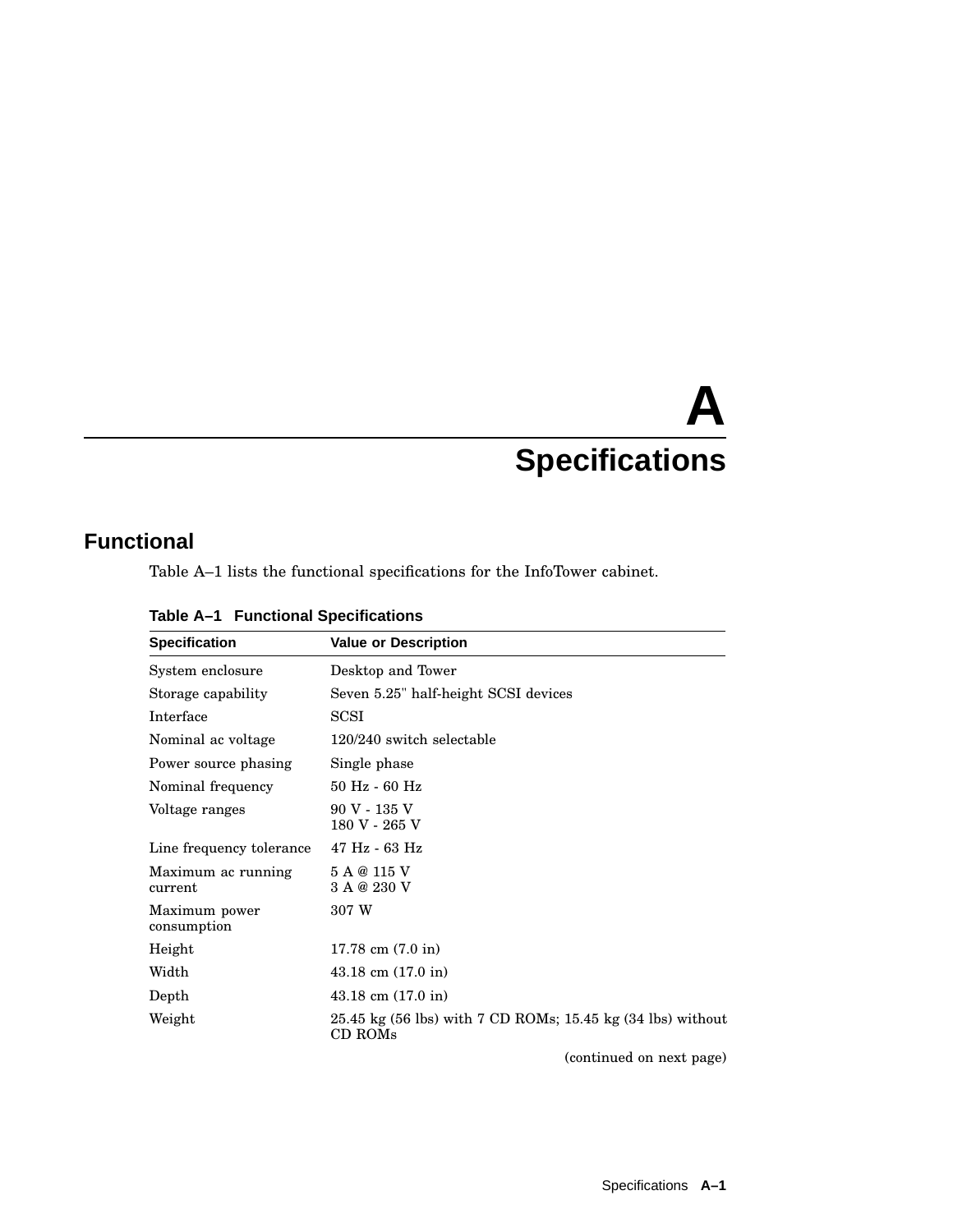#### **Specifications Functional**

| Table A–1 (Cont.) Functional Specifications |
|---------------------------------------------|
|---------------------------------------------|

| <b>Specification</b>                            | <b>Value or Description</b> |  |
|-------------------------------------------------|-----------------------------|--|
| Non-condensing<br>maximum operating<br>altitude | 2.4 KM (8000 feet)          |  |

## **Physical**

Table A–2 lists the physical specifications for the InfoTower cabinet.

|  | Table A-2 Physical Specifications |
|--|-----------------------------------|
|  |                                   |

| <b>Specification</b> | <b>Operating</b>                                | Non-Operating                                                  |
|----------------------|-------------------------------------------------|----------------------------------------------------------------|
| Ambient temperature  | 10 - 35 degrees $C$                             | $-40 - 66$ degrees C                                           |
| Relative humidity    | $10\% - 85\%$                                   | $10\%$ - 95% (packaged)<br>non-condensing                      |
| Maximum wet bulb     | 28 degrees C (82 degrees F)<br>(non-condensing) | 32 degrees $C(90$ degrees $F$ )<br>(packaged) (non-condensing) |
| Altitude             | 8,000 feet                                      | 16,000 feet                                                    |
| Heat dissipation     | 1,050 BTU/h                                     | N/A                                                            |
| Temperature gradient | 11 degrees $C/hr(20)$<br>degrees F/hr)          | 20 degrees $C/hr$ (36 degrees $F/hr$ )                         |

## **Input Electrical**

Table A–3 lists the input electrical specifications for the InfoTower cabinet.

| <b>Specification</b> | <b>Value or Description</b>                                                             |
|----------------------|-----------------------------------------------------------------------------------------|
| Line voltage         | 90 - 135 V ac, 179 - 265 V ac (switch selectable)                                       |
| Line frequency       | 47 - 63 Hz                                                                              |
| Line current         | 8 A max. @ 90 V ac including 3A auxiliary<br>6 A max. @ 180 V ac including 2A auxiliary |
| Power consumption    | $60 \text{ W}$ @ min. load                                                              |

**Table A–3 Input Characteristics - Electrical Specifications**

(continued on next page)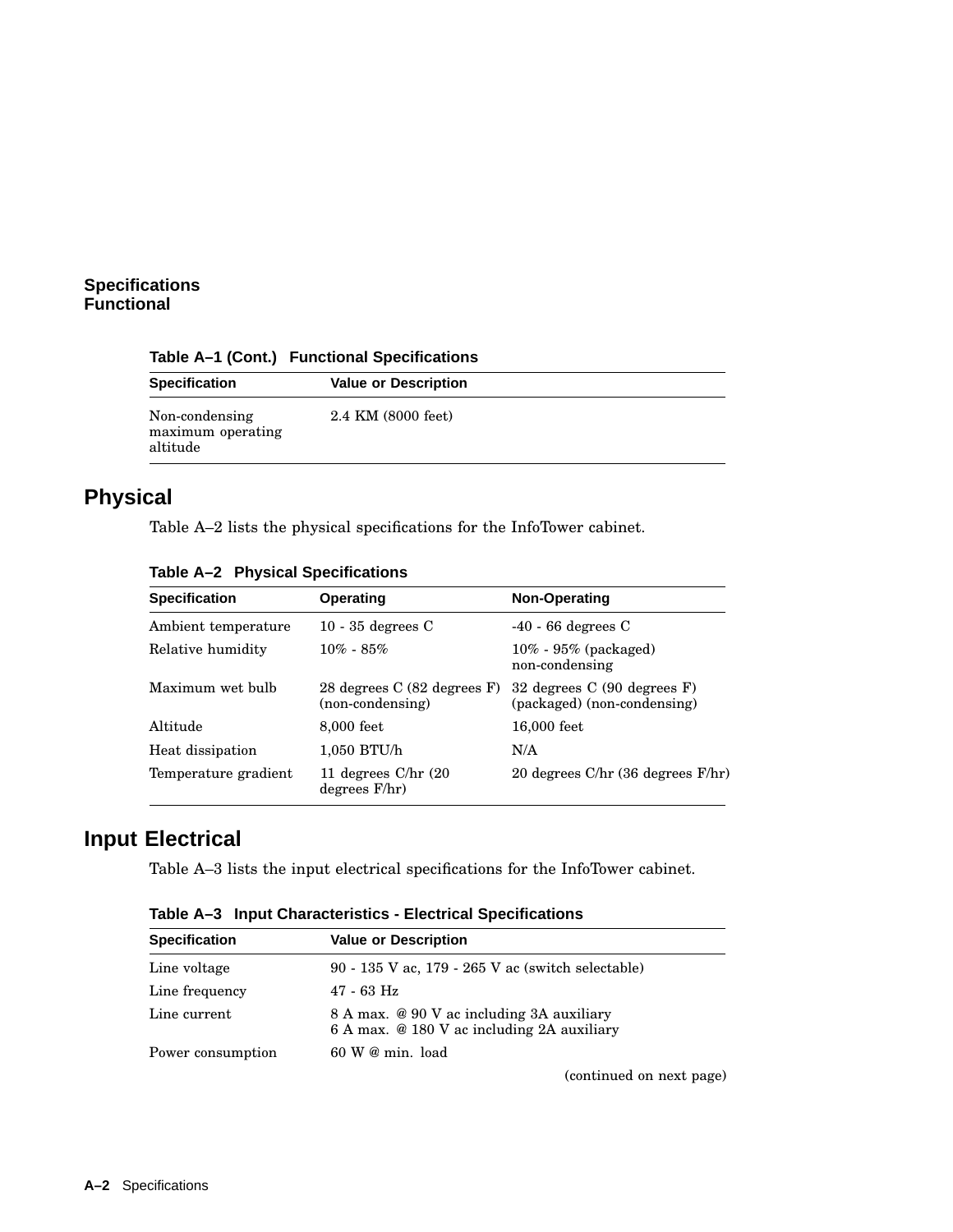#### **Specifications Input Electrical**

| <b>Specification</b> | <b>Value or Description</b>                                                              |  |
|----------------------|------------------------------------------------------------------------------------------|--|
| Apparent power       | 462 VA $\omega$ max. load, 120 V ac range<br>$507$ VA $\omega$ max. load, 220 V ac range |  |
| Power factor         | .5                                                                                       |  |
| Inrush current       | 13.6 A @ 120 V ac, 9.9 A @ 220 V ac                                                      |  |
| Efficiency           | 65%                                                                                      |  |

**Table A–3 (Cont.) Input Characteristics - Electrical Specifications**

## **Output Electrical**

Table A–4 lists the output electrical specifications for the InfoTower cabinet.

| <b>Nominal</b><br><b>Load Current</b> |             | <b>Regulation Tolerance</b> |
|---------------------------------------|-------------|-----------------------------|
| <b>Output Voltage</b>                 | Max./Min.   | Max./Min.                   |
| 5 V dc                                | 20A/3A      | 5.25 V / 4.8 V              |
| $12 \text{ V}$ dc                     | 8A/0A       | 12.72 V / 11.40 V           |
| $-5$ V dc                             | 0.5 A / 0 A | $-5.50$ V / $-4.50$ V       |
| $-12$ V dc                            | 0.5 A / 0 A | $-13.20$ V / $-10.80$ V     |

**Table A–4 Output Characteristics - Electrical Specifications**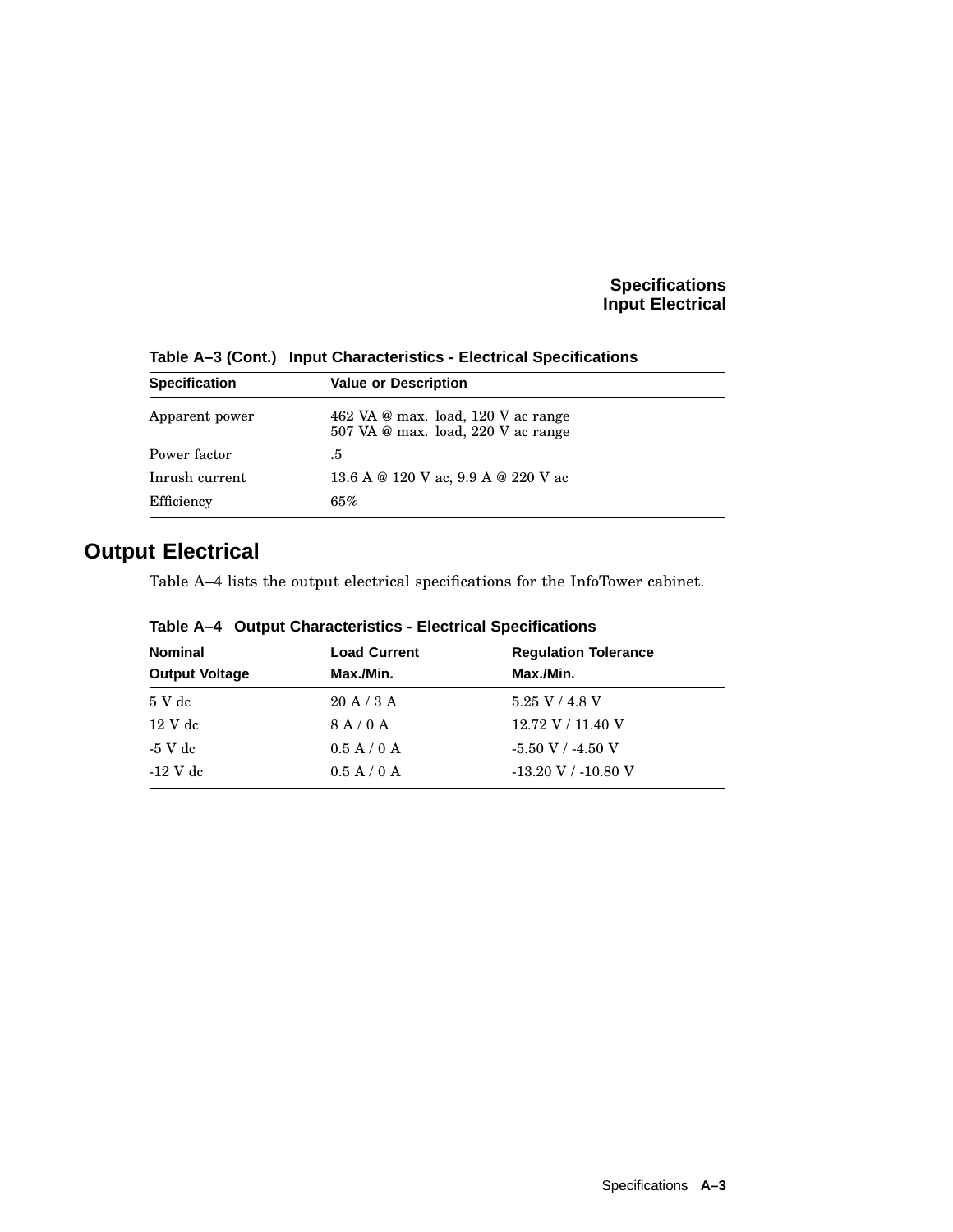#### **Specifications Acoustic Values**

### **Acoustic Values**

Table A–5 and Table A–6 list the acoustic values for the InfoTower cabinet.

**Table A–5 Acoustic Values<sup>1</sup> (Declared Values per ISO 9296 and ISO 7779)**

|               |                |                          | <b>Sound Pressure Level</b> |
|---------------|----------------|--------------------------|-----------------------------|
| $L_{WAd}$ , B |                | $L_{pAm}$ , dBA          |                             |
|               |                |                          | <b>Bystander Positions</b>  |
| <b>Idle</b>   | <b>Operate</b> | <b>Idle</b>              | <b>Operate</b>              |
| 4.7           | 4.7            | 33                       | 33                          |
| 4.7           | 4.8            | 33                       | 33                          |
| 4.7           | 4.8            | 33                       | 33                          |
|               |                | <b>Sound Power Level</b> |                             |

#### **Table A–6 Schallemissionswerte<sup>1</sup> (Werteangaben nach ISO 9296 und ISO 7779/DIN EN27779)**

| Schalldruckpegel    |                |
|---------------------|----------------|
| $L_{pAm}$ , dBA     |                |
| Zuschauerpositionen |                |
| Leerlauf            | <b>Betrieb</b> |
| 33<br>33            |                |
| 33<br>33            |                |
| 33<br>33            |                |
|                     |                |

 $1$  Current values for specific configurations are available from Digital representatives.  $1 B = 10$  dBA.

<sup>&</sup>lt;sup>1</sup> Aktuelle Werte für spezielle Ausrüstungsstufen sind über die Digital Equipment Vertretungen erhältlich. 1 B = 10 dBA.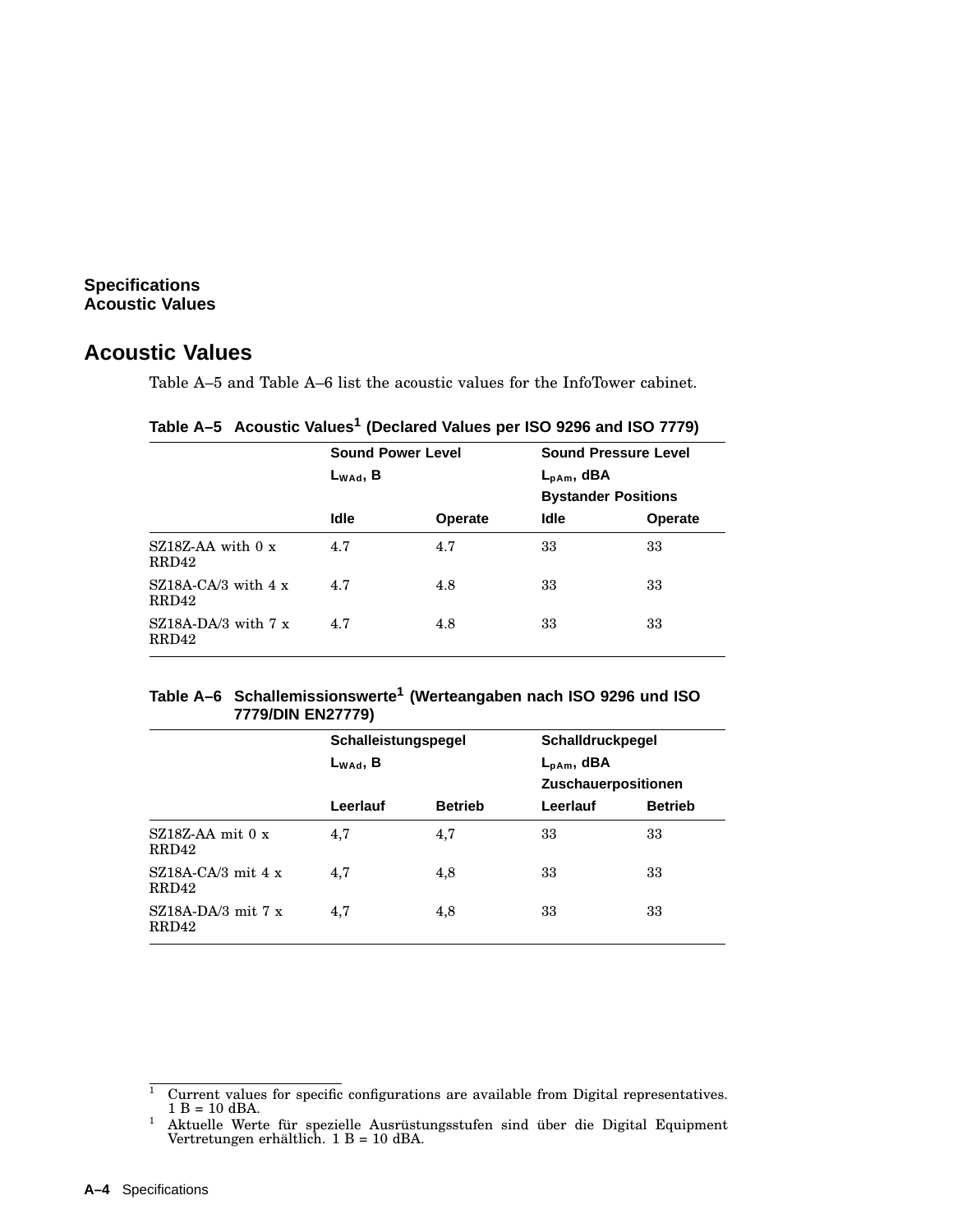# **B Related Documentation**

Consult your Digital Sales representative for information on obtaining the documents listed in Table B–1.

|  |  |  |  | Table B-1 Related Documents |
|--|--|--|--|-----------------------------|
|--|--|--|--|-----------------------------|

| Title                                         | <b>Order Number</b> |
|-----------------------------------------------|---------------------|
| InfoServer System Operations Guide            | AA-PJXJA-TE         |
| InfoServer 150 Installation and Owner's Guide | <b>EK-INFSV-OM</b>  |
| InfoServer 100 Installation and Owner's Guide | EK-DIS1K-IN         |
| RRD42 Disc Drive Owner's Manual               | EK-RRD42-OM         |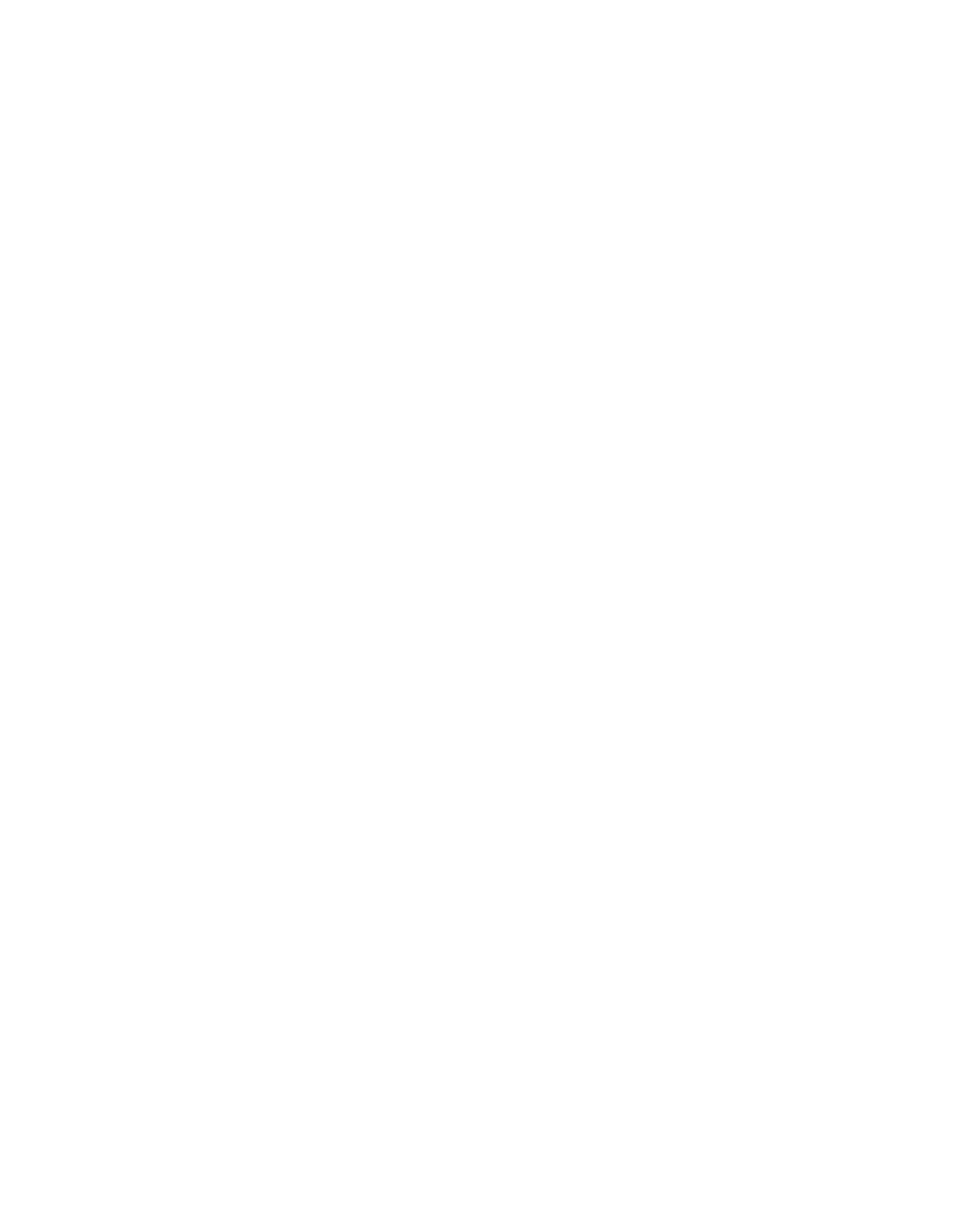# **C Field Replaceable Units**

Table C–1 lists the field replaceable units (FRUs) for the InfoTower.

| <b>Part Number</b> | <b>FRU Description</b>                                |
|--------------------|-------------------------------------------------------|
| 12-30552-01        | Terminator, SCSI                                      |
| 17-02008-01        | Cable assembly, SCSI 68 pin to 50 pin, 3 ft, BC56H-03 |
| 30-40426-01        | Stand                                                 |
| 70-30871-01        | Drive mounting bracket assembly                       |
| 17-03714-01        | Cable assembly, 50 cond., drive bracket, SCSI         |
| 17-03712-01        | Cable assembly, 4 cond., drive bracket, dc power      |
| $SZ18Z-AF$         | InfoTower option (empty)                              |

**Table C–1 InfoTower FRUs**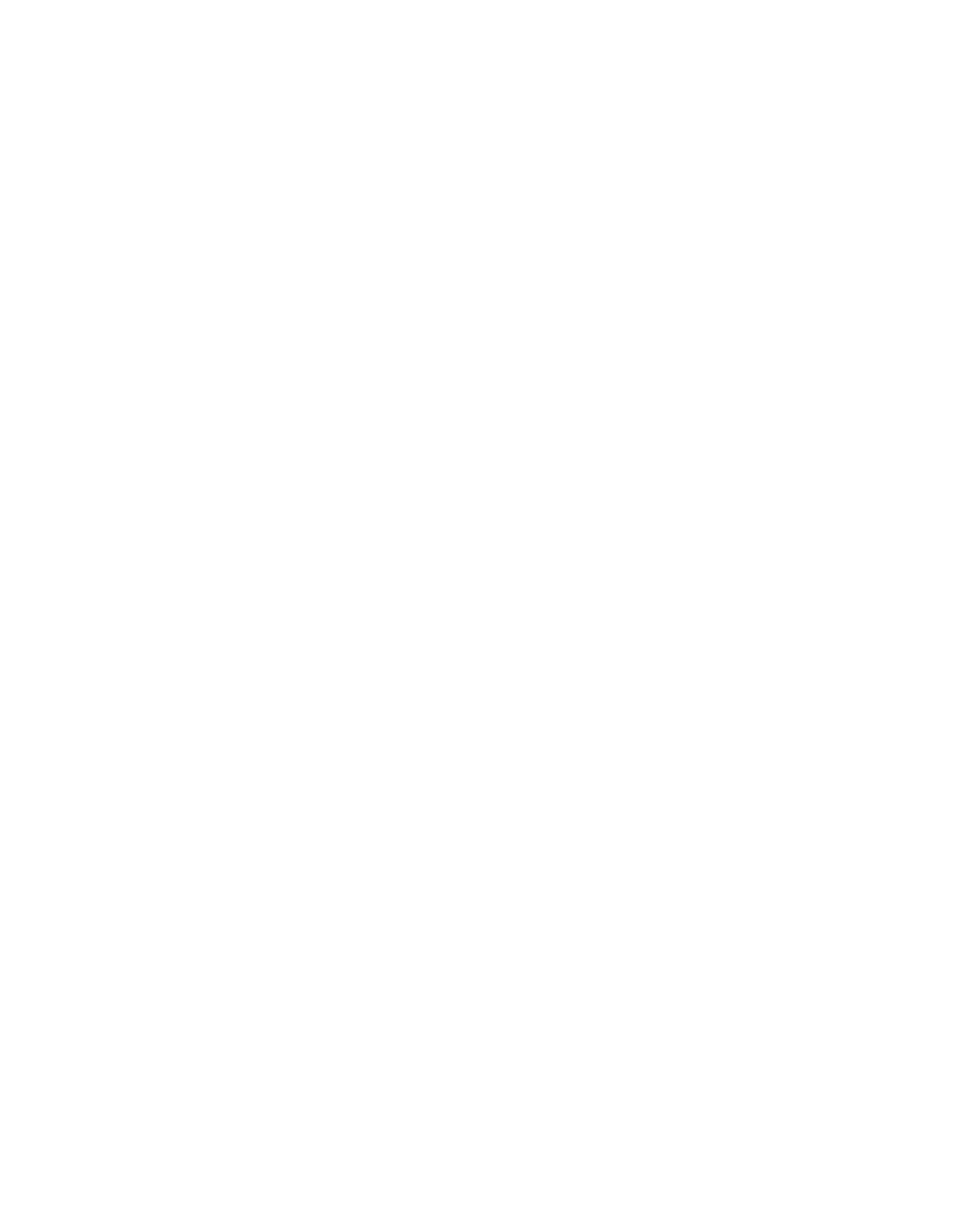## **Index**

## **A**

Acoustic values for InfoTower, A–4

#### **B**

Bezels location of, 1–3

## **C**

Cabinet See also Installation and Configurations components of, 1–3, 1–4 description of, 1–2 CD ROM configuring the drives, 3–1 inserting the drives, 3–2 removing the drives, 3–5 Configurations InfoServer 100 system, 2–6, 2–10

## **D**

Desktop configuration See InfoServer 100 or 150 Drive See SCSI

## **E**

Electrical specifications input for InfoTower, A–2 output for InfoTower, A–3 Expander See also Cabinet See also Installation description of cabinet, 1–2 Exterior SCSI interface ports, 1–4 External devices connecting to the InfoTower, 2–13

### **F**

Fan location of, 1–4 Functional specifications for InfoTower, A–1

### **I**

InfoServer 100 configurations, 2–6 connections to InfoTower cabinet, 2–6 InfoServer 150 configurations, 2–10 connections to InfoTower cabinet, 2–10 InfoTower See also Cabinet See also Installation